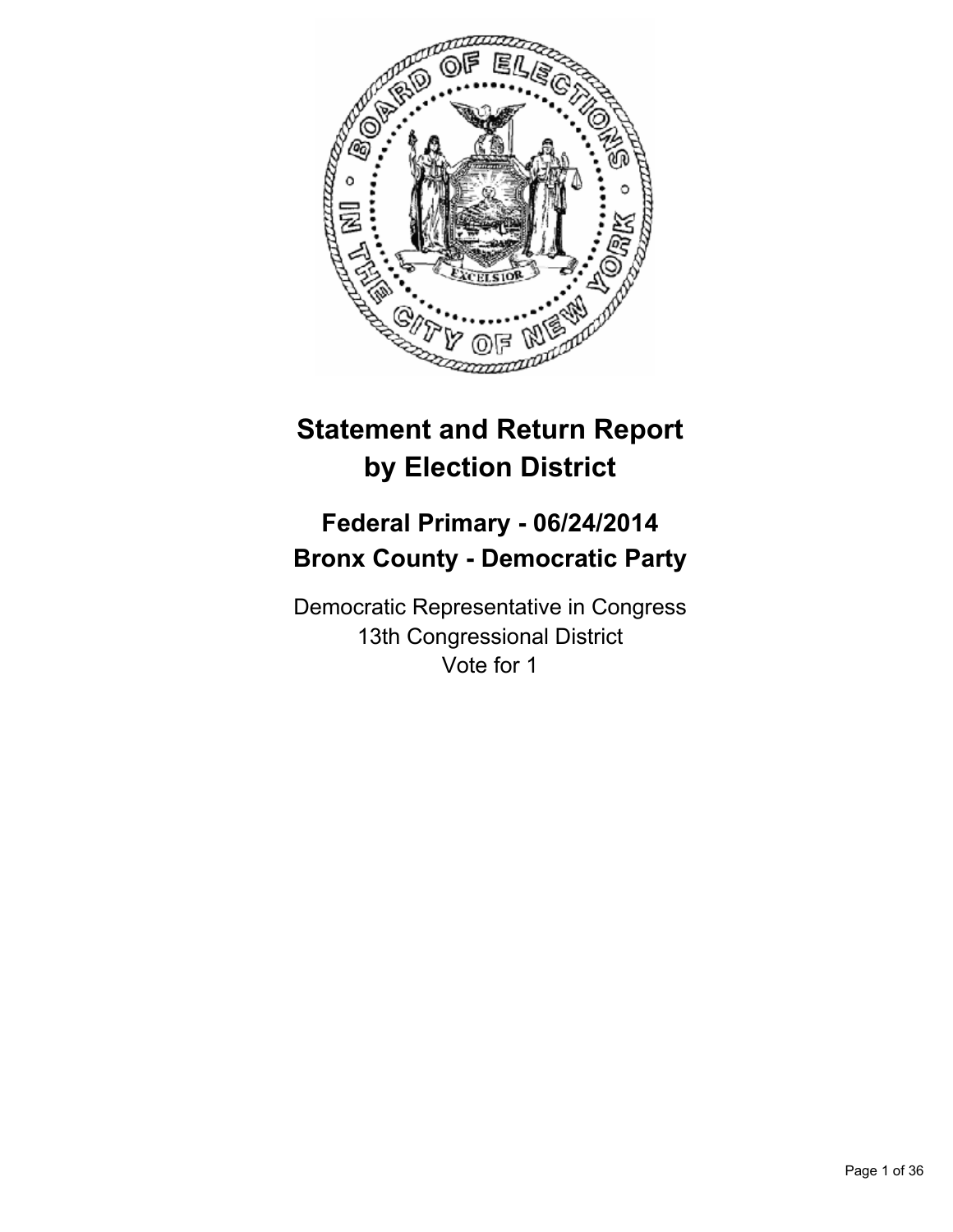

| <b>PUBLIC COUNTER</b>                                    | 132            |
|----------------------------------------------------------|----------------|
| <b>EMERGENCY</b>                                         | 0              |
| ABSENTEE/MILITARY                                        | 1              |
| <b>FEDERAL</b>                                           | 0              |
| <b>AFFIDAVIT</b>                                         | $\overline{2}$ |
| <b>Total Ballots</b>                                     | 135            |
| Less - Inapplicable Federal/Special Presidential Ballots | 0              |
| <b>Total Applicable Ballots</b>                          | 135            |
| <b>ADRIANO ESPAILLAT</b>                                 | 69             |
| MICHAEL A. WALROND JR.                                   | 5              |
| YOLANDA GARCIA                                           | 2              |
| <b>CHARLES B. RANGEL</b>                                 | 57             |
| UNATTRIBUTABLE WRITE-IN (WRITE-IN)                       | 1              |
| <b>Total Votes</b>                                       | 134            |
| Unrecorded                                               | 1              |

| <b>PUBLIC COUNTER</b>                                    | 74             |
|----------------------------------------------------------|----------------|
| <b>EMERGENCY</b>                                         | 0              |
| ABSENTEE/MILITARY                                        | 3              |
| FEDERAL                                                  | 0              |
| <b>AFFIDAVIT</b>                                         | 0              |
| <b>Total Ballots</b>                                     | 77             |
| Less - Inapplicable Federal/Special Presidential Ballots | 0              |
| <b>Total Applicable Ballots</b>                          | 77             |
| <b>ADRIANO ESPAILLAT</b>                                 | 28             |
| MICHAEL A. WALROND JR.                                   | 4              |
| YOLANDA GARCIA                                           | 3              |
| <b>CHARLES B. RANGEL</b>                                 | 40             |
| <b>Total Votes</b>                                       | 75             |
| Unrecorded                                               | $\overline{2}$ |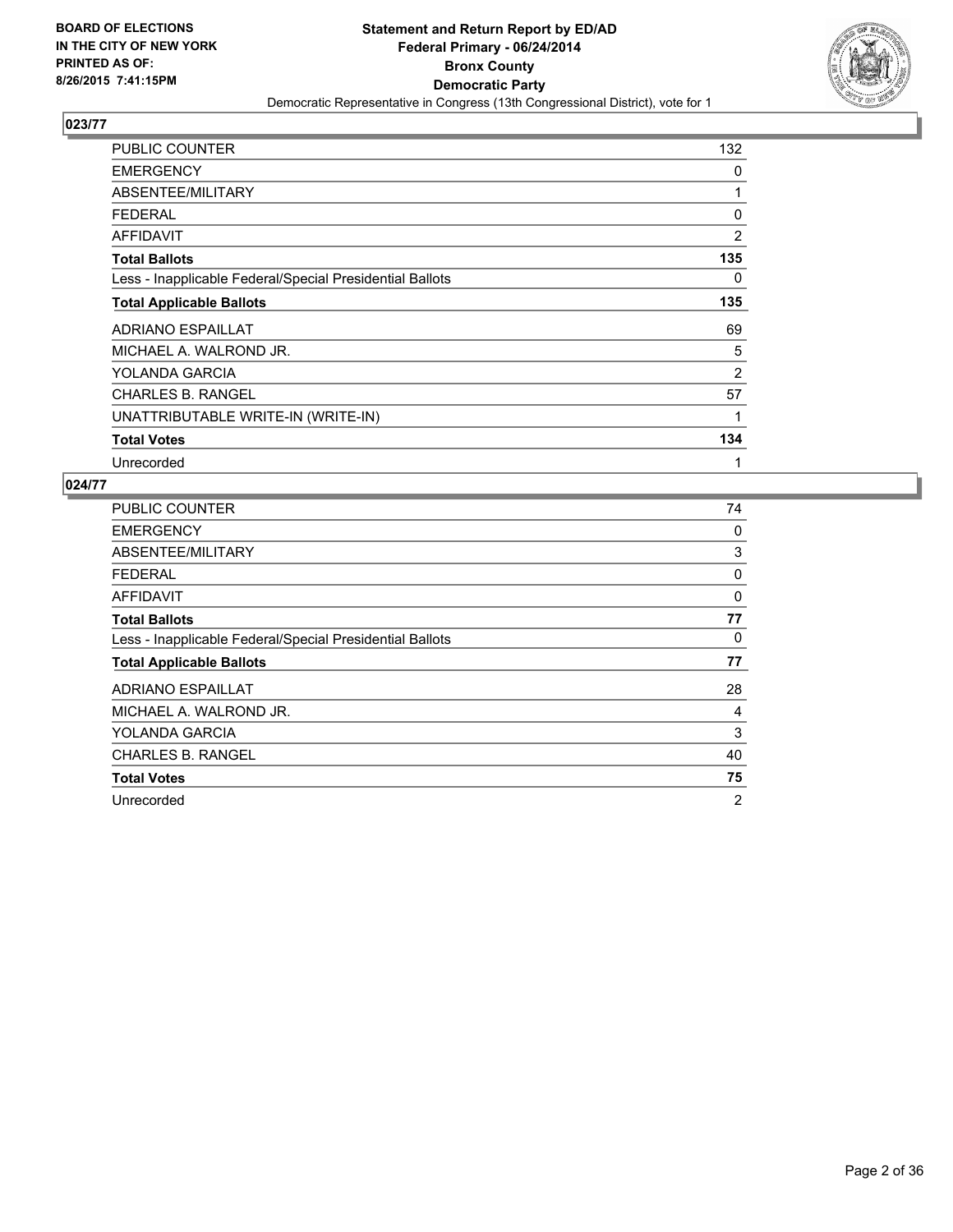

| <b>PUBLIC COUNTER</b>                                    | 126 |
|----------------------------------------------------------|-----|
| <b>EMERGENCY</b>                                         | 0   |
| ABSENTEE/MILITARY                                        | 1   |
| <b>FEDERAL</b>                                           | 0   |
| AFFIDAVIT                                                | 0   |
| <b>Total Ballots</b>                                     | 127 |
| Less - Inapplicable Federal/Special Presidential Ballots | 0   |
| <b>Total Applicable Ballots</b>                          | 127 |
| <b>ADRIANO ESPAILLAT</b>                                 | 44  |
| MICHAEL A. WALROND JR.                                   | 6   |
| YOLANDA GARCIA                                           | 0   |
| <b>CHARLES B. RANGEL</b>                                 | 75  |
| UNATTRIBUTABLE WRITE-IN (WRITE-IN)                       | 1   |
| <b>Total Votes</b>                                       | 126 |
| Unrecorded                                               | 1   |

## **026/77**

| <b>PUBLIC COUNTER</b>                                    | 40 |
|----------------------------------------------------------|----|
| <b>EMERGENCY</b>                                         | 0  |
| ABSENTEE/MILITARY                                        | 2  |
| <b>FEDERAL</b>                                           | 0  |
| AFFIDAVIT                                                | 0  |
| <b>Total Ballots</b>                                     | 42 |
| Less - Inapplicable Federal/Special Presidential Ballots | 0  |
| <b>Total Applicable Ballots</b>                          | 42 |
| <b>ADRIANO ESPAILLAT</b>                                 | 6  |
| MICHAEL A. WALROND JR.                                   | 2  |
| YOLANDA GARCIA                                           | 0  |
| <b>CHARLES B. RANGEL</b>                                 | 32 |
| <b>Total Votes</b>                                       | 40 |
|                                                          |    |

| <b>PUBLIC COUNTER</b>                                    | 95 |
|----------------------------------------------------------|----|
| <b>EMERGENCY</b>                                         | 0  |
| ABSENTEE/MILITARY                                        | 0  |
| <b>FEDERAL</b>                                           | 0  |
| AFFIDAVIT                                                | 1  |
| <b>Total Ballots</b>                                     | 96 |
| Less - Inapplicable Federal/Special Presidential Ballots | 0  |
| <b>Total Applicable Ballots</b>                          | 96 |
| <b>ADRIANO ESPAILLAT</b>                                 | 20 |
| MICHAEL A. WALROND JR.                                   | 8  |
| <b>YOLANDA GARCIA</b>                                    | 3  |
| <b>CHARLES B. RANGEL</b>                                 | 65 |
| <b>Total Votes</b>                                       | 96 |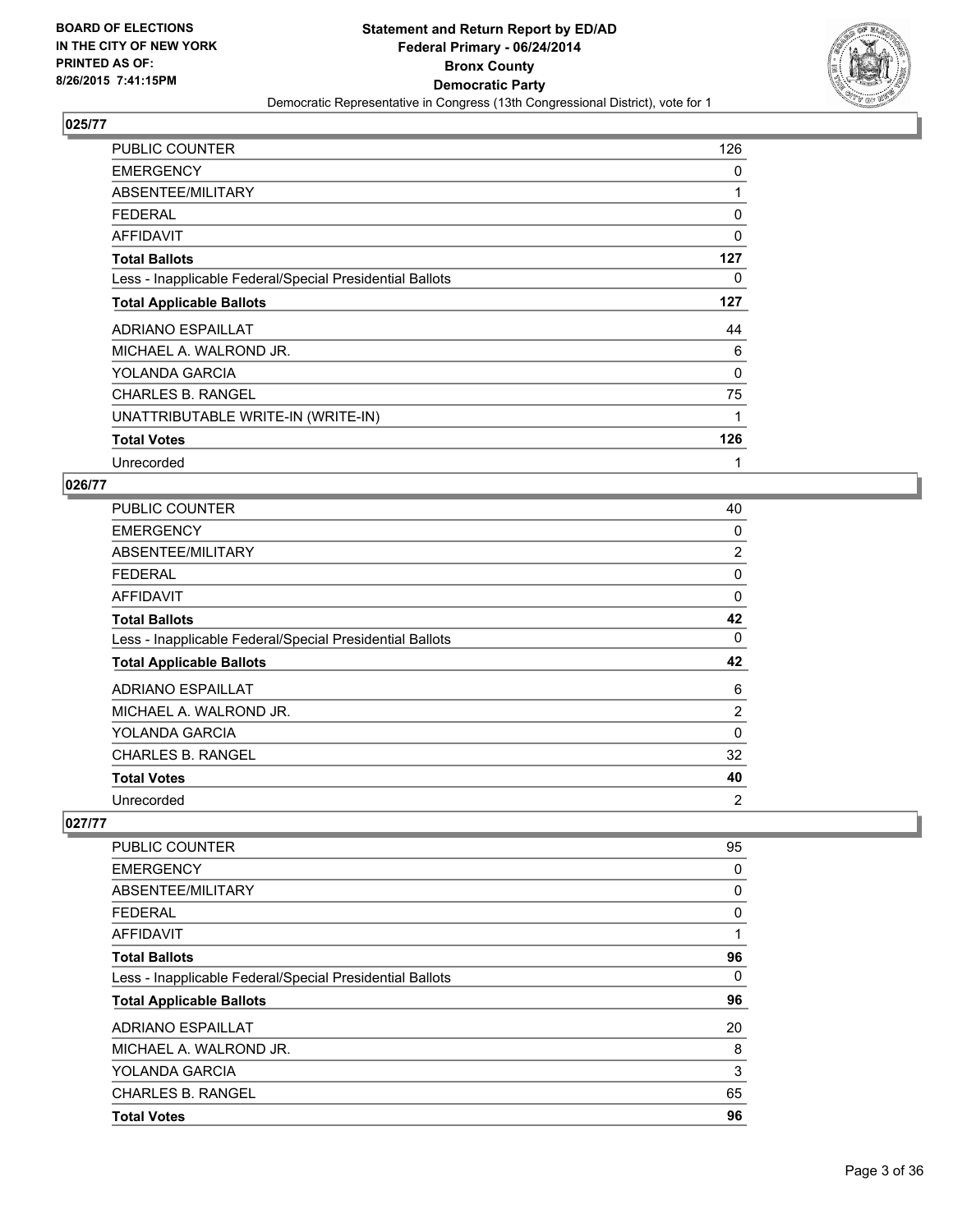

| <b>PUBLIC COUNTER</b>                                    | 103 |
|----------------------------------------------------------|-----|
| <b>EMERGENCY</b>                                         | 0   |
| ABSENTEE/MILITARY                                        | 2   |
| <b>FEDERAL</b>                                           | 0   |
| AFFIDAVIT                                                | 2   |
| <b>Total Ballots</b>                                     | 107 |
| Less - Inapplicable Federal/Special Presidential Ballots | 0   |
| <b>Total Applicable Ballots</b>                          | 107 |
| ADRIANO ESPAILLAT                                        | 33  |
| MICHAEL A. WALROND JR.                                   | 2   |
| YOLANDA GARCIA                                           | 3   |
| <b>CHARLES B. RANGEL</b>                                 | 66  |
| <b>Total Votes</b>                                       | 104 |
| Unrecorded                                               | 3   |

#### **029/77**

| PUBLIC COUNTER                                           | 19 |
|----------------------------------------------------------|----|
| <b>EMERGENCY</b>                                         | 0  |
| ABSENTEE/MILITARY                                        | 0  |
| <b>FEDERAL</b>                                           | 0  |
| AFFIDAVIT                                                | 0  |
| <b>Total Ballots</b>                                     | 19 |
| Less - Inapplicable Federal/Special Presidential Ballots | 0  |
| <b>Total Applicable Ballots</b>                          | 19 |
| <b>ADRIANO ESPAILLAT</b>                                 | 5  |
| MICHAEL A. WALROND JR.                                   | 1  |
| YOLANDA GARCIA                                           | 0  |
| <b>CHARLES B. RANGEL</b>                                 | 12 |
| <b>Total Votes</b>                                       | 18 |
| Unrecorded                                               | 1  |

| <b>PUBLIC COUNTER</b>                                    | 42 |
|----------------------------------------------------------|----|
| <b>EMERGENCY</b>                                         | 0  |
| ABSENTEE/MILITARY                                        | 2  |
| <b>FEDERAL</b>                                           | 0  |
| AFFIDAVIT                                                | 0  |
| <b>Total Ballots</b>                                     | 44 |
| Less - Inapplicable Federal/Special Presidential Ballots | 0  |
| <b>Total Applicable Ballots</b>                          | 44 |
| <b>ADRIANO ESPAILLAT</b>                                 | 7  |
| MICHAEL A. WALROND JR.                                   | 2  |
| YOLANDA GARCIA                                           | 0  |
| <b>CHARLES B. RANGEL</b>                                 | 33 |
|                                                          |    |
| <b>Total Votes</b>                                       | 42 |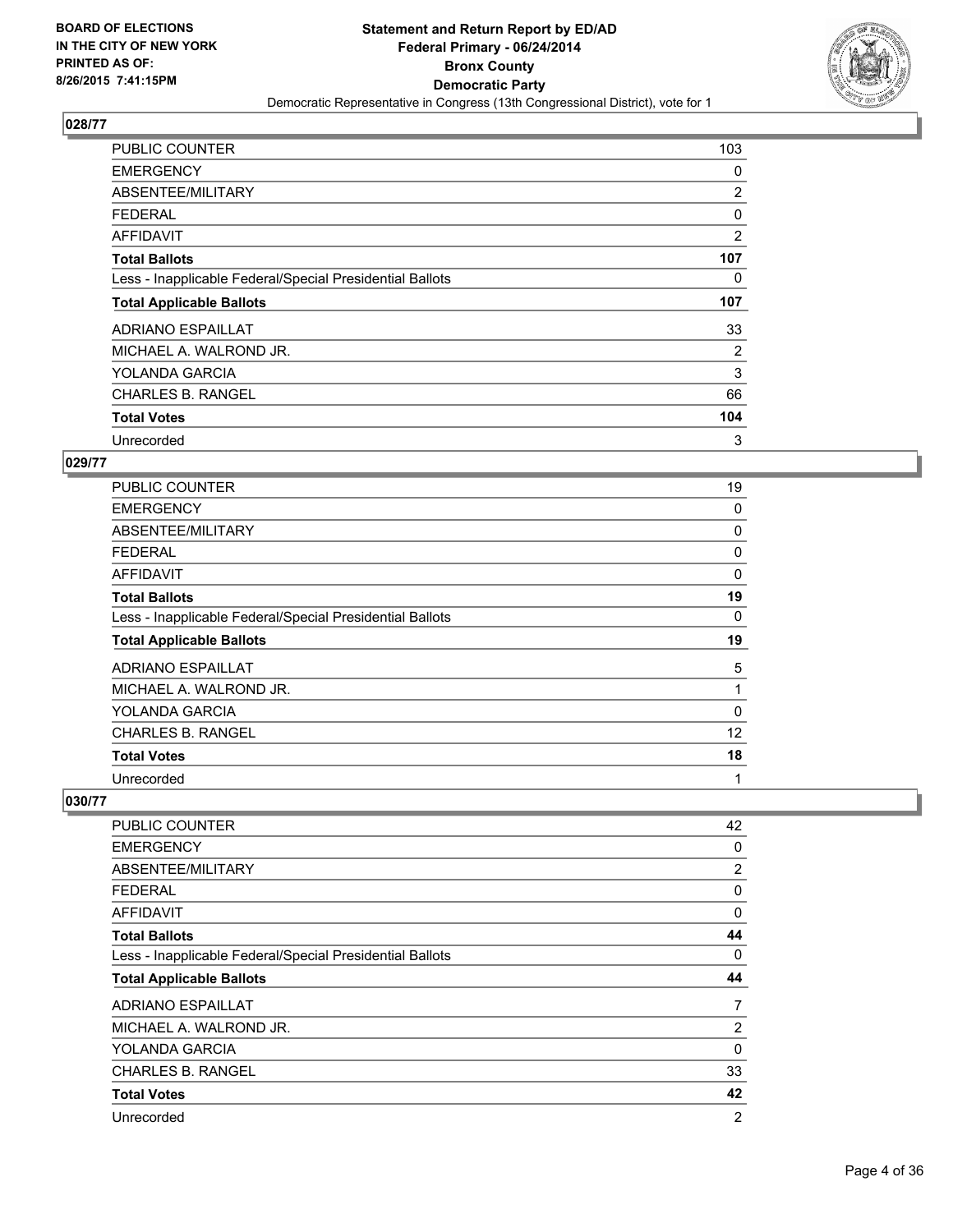

| <b>PUBLIC COUNTER</b>                                    | 10 |
|----------------------------------------------------------|----|
| <b>EMERGENCY</b>                                         | 0  |
| ABSENTEE/MILITARY                                        | 0  |
| <b>FEDERAL</b>                                           | 0  |
| <b>AFFIDAVIT</b>                                         | 1  |
| <b>Total Ballots</b>                                     | 11 |
| Less - Inapplicable Federal/Special Presidential Ballots | 0  |
| <b>Total Applicable Ballots</b>                          | 11 |
| <b>ADRIANO ESPAILLAT</b>                                 | 5  |
| MICHAEL A. WALROND JR.                                   | 0  |
| YOLANDA GARCIA                                           | 0  |
| <b>CHARLES B. RANGEL</b>                                 | 6  |
| <b>Total Votes</b>                                       | 11 |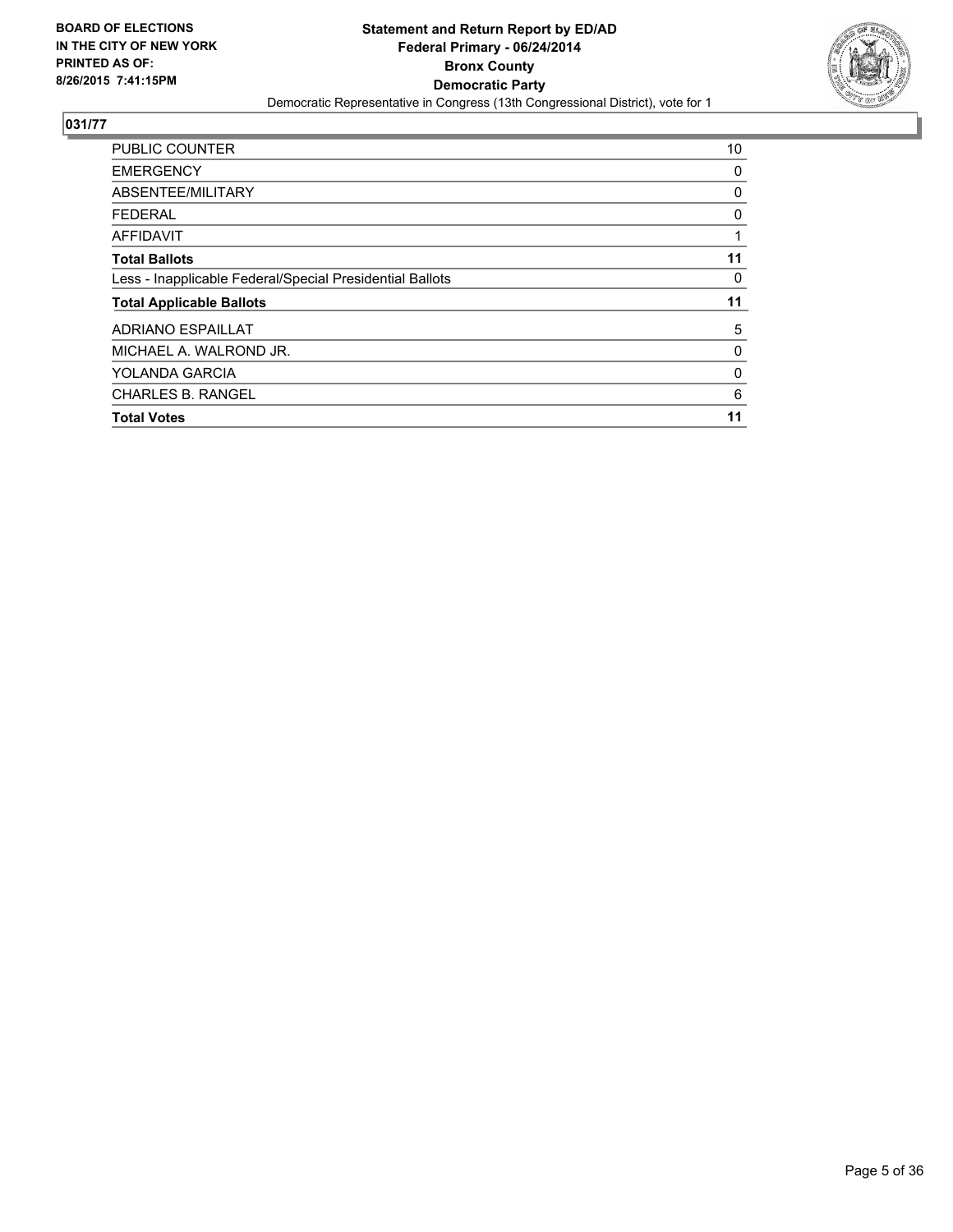

| <b>PUBLIC COUNTER</b>                                    | 59 |
|----------------------------------------------------------|----|
| <b>EMERGENCY</b>                                         | 0  |
| ABSENTEE/MILITARY                                        |    |
| <b>FEDERAL</b>                                           | 0  |
| <b>AFFIDAVIT</b>                                         |    |
| <b>Total Ballots</b>                                     | 61 |
| Less - Inapplicable Federal/Special Presidential Ballots | 0  |
| <b>Total Applicable Ballots</b>                          | 61 |
| ADRIANO ESPAILLAT                                        | 32 |
| MICHAEL A. WALROND JR.                                   | 3  |
| YOLANDA GARCIA                                           | 3  |
| <b>CHARLES B. RANGEL</b>                                 | 23 |
| <b>Total Votes</b>                                       | 61 |

## **014/78**

| <b>PUBLIC COUNTER</b>                                    | 46           |
|----------------------------------------------------------|--------------|
| <b>EMERGENCY</b>                                         | 0            |
| ABSENTEE/MILITARY                                        | 2            |
| <b>FEDERAL</b>                                           | 0            |
| AFFIDAVIT                                                | 0            |
| <b>Total Ballots</b>                                     | 48           |
| Less - Inapplicable Federal/Special Presidential Ballots | 0            |
| <b>Total Applicable Ballots</b>                          | 48           |
| <b>ADRIANO ESPAILLAT</b>                                 | 26           |
| MICHAEL A. WALROND JR.                                   | 2            |
| YOLANDA GARCIA                                           | 1            |
| <b>CHARLES B. RANGEL</b>                                 | 18           |
| <b>Total Votes</b>                                       | 47           |
| Unrecorded                                               | $\mathbf{1}$ |

| <b>Total Votes</b>                                       | 21 |
|----------------------------------------------------------|----|
| <b>CHARLES B. RANGEL</b>                                 | 8  |
| <b>YOLANDA GARCIA</b>                                    | 1  |
| MICHAEL A. WALROND JR.                                   | 1  |
| <b>ADRIANO ESPAILLAT</b>                                 | 11 |
| <b>Total Applicable Ballots</b>                          | 21 |
| Less - Inapplicable Federal/Special Presidential Ballots | 0  |
| <b>Total Ballots</b>                                     | 21 |
| AFFIDAVIT                                                | 0  |
| <b>FEDERAL</b>                                           | 0  |
| ABSENTEE/MILITARY                                        | 2  |
| <b>EMERGENCY</b>                                         | 0  |
| <b>PUBLIC COUNTER</b>                                    | 19 |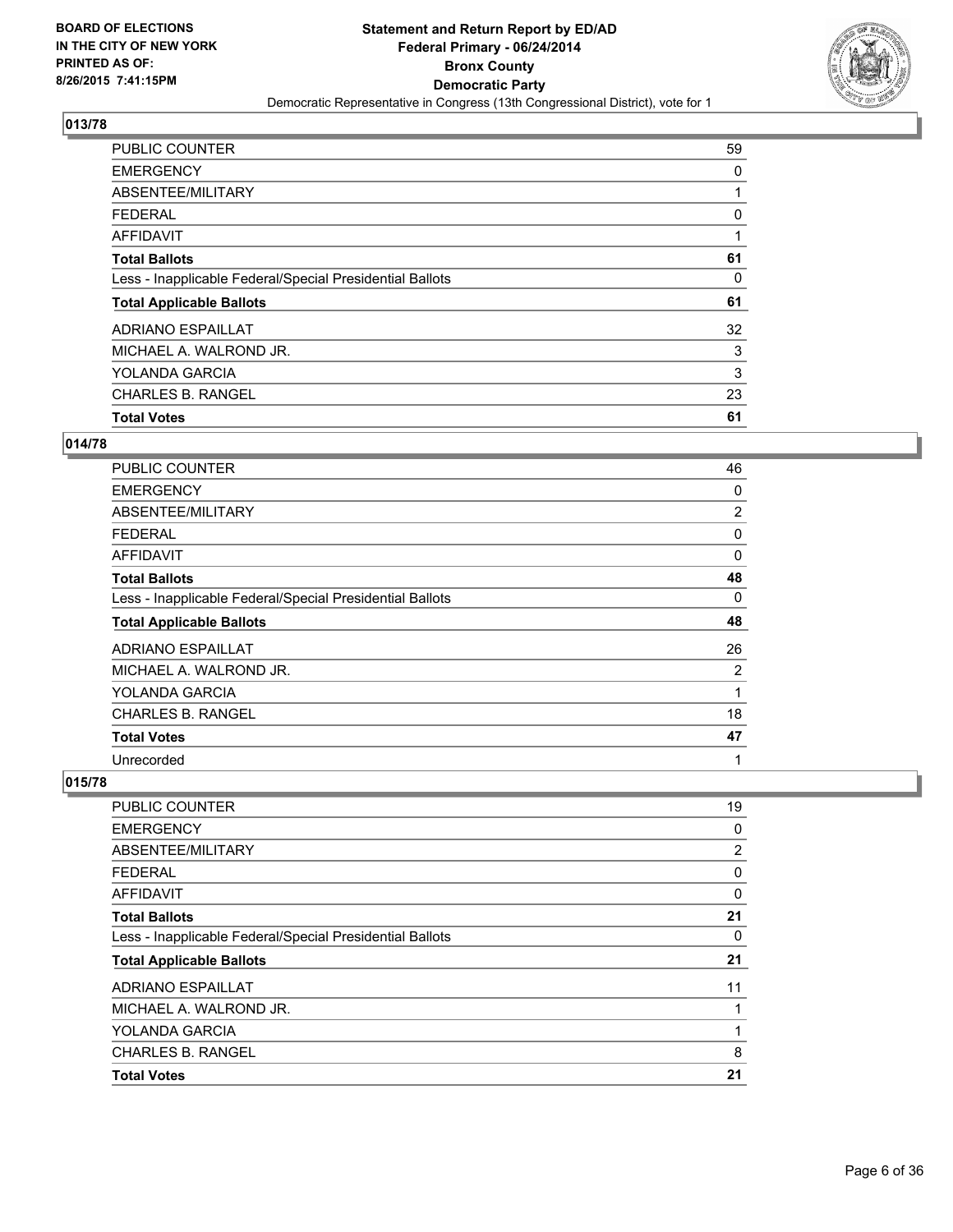

| <b>PUBLIC COUNTER</b>                                    | 35             |
|----------------------------------------------------------|----------------|
| <b>EMERGENCY</b>                                         | 0              |
| ABSENTEE/MILITARY                                        | 4              |
| <b>FEDERAL</b>                                           | 0              |
| AFFIDAVIT                                                |                |
| <b>Total Ballots</b>                                     | 40             |
| Less - Inapplicable Federal/Special Presidential Ballots | 0              |
| <b>Total Applicable Ballots</b>                          | 40             |
| <b>ADRIANO ESPAILLAT</b>                                 | 21             |
| MICHAEL A. WALROND JR.                                   | $\overline{2}$ |
| YOLANDA GARCIA                                           | 0              |
| <b>CHARLES B. RANGEL</b>                                 | 15             |
| <b>Total Votes</b>                                       | 38             |
| Unrecorded                                               | 2              |

## **017/78**

| <b>PUBLIC COUNTER</b>                                    | 22 |
|----------------------------------------------------------|----|
| <b>EMERGENCY</b>                                         | 0  |
| ABSENTEE/MILITARY                                        | 0  |
| <b>FEDERAL</b>                                           | 0  |
| AFFIDAVIT                                                | 0  |
| <b>Total Ballots</b>                                     | 22 |
| Less - Inapplicable Federal/Special Presidential Ballots | 0  |
| <b>Total Applicable Ballots</b>                          | 22 |
| <b>ADRIANO ESPAILLAT</b>                                 | 14 |
| MICHAEL A. WALROND JR.                                   | 0  |
| <b>YOLANDA GARCIA</b>                                    | 1  |
| <b>CHARLES B. RANGEL</b>                                 | 7  |
| <b>Total Votes</b>                                       | 22 |

| <b>PUBLIC COUNTER</b>                                    | 59             |
|----------------------------------------------------------|----------------|
| <b>EMERGENCY</b>                                         | 0              |
| ABSENTEE/MILITARY                                        | 0              |
| <b>FEDERAL</b>                                           | 0              |
| <b>AFFIDAVIT</b>                                         | $\overline{2}$ |
| <b>Total Ballots</b>                                     | 61             |
| Less - Inapplicable Federal/Special Presidential Ballots | 0              |
| <b>Total Applicable Ballots</b>                          | 61             |
| <b>ADRIANO ESPAILLAT</b>                                 | 46             |
| MICHAEL A. WALROND JR.                                   | 1              |
| YOLANDA GARCIA                                           | 2              |
| <b>CHARLES B. RANGEL</b>                                 | 10             |
| MICHAEL WALROND (WRITE-IN)                               | 1              |
| UNATTRIBUTABLE WRITE-IN (WRITE-IN)                       | 1              |
| <b>Total Votes</b>                                       | 61             |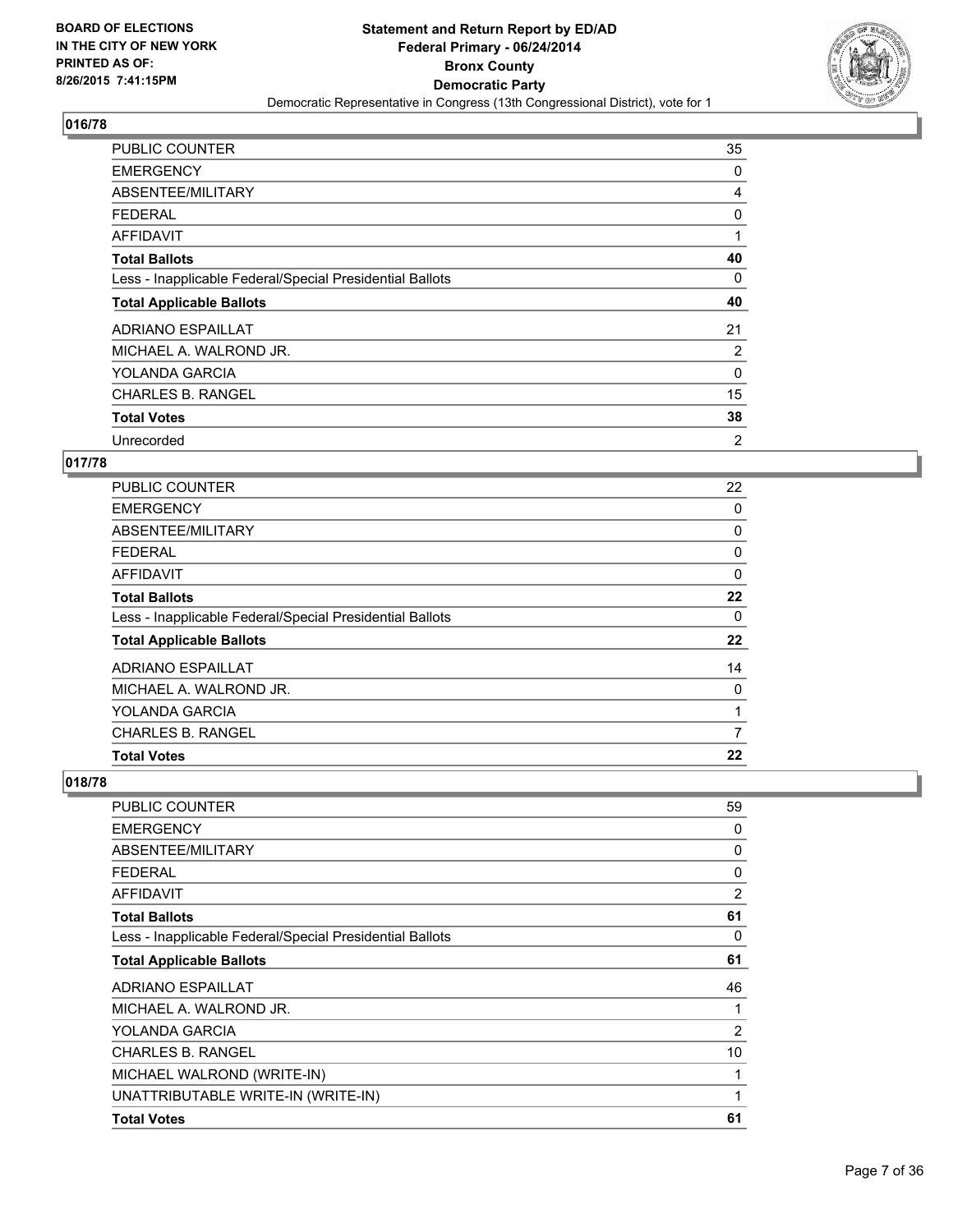

| <b>PUBLIC COUNTER</b>                                    | 34 |
|----------------------------------------------------------|----|
| <b>EMERGENCY</b>                                         | 0  |
| ABSENTEE/MILITARY                                        | 2  |
| <b>FEDERAL</b>                                           | 0  |
| AFFIDAVIT                                                | 0  |
| <b>Total Ballots</b>                                     | 36 |
| Less - Inapplicable Federal/Special Presidential Ballots | 0  |
| <b>Total Applicable Ballots</b>                          | 36 |
| <b>ADRIANO ESPAILLAT</b>                                 | 21 |
| MICHAEL A. WALROND JR.                                   | 3  |
| <b>YOLANDA GARCIA</b>                                    | 0  |
| <b>CHARLES B. RANGEL</b>                                 | 12 |
| <b>Total Votes</b>                                       | 36 |

#### **020/78**

| PUBLIC COUNTER                                           | 47 |
|----------------------------------------------------------|----|
| <b>EMERGENCY</b>                                         | 0  |
| ABSENTEE/MILITARY                                        | 2  |
| <b>FEDERAL</b>                                           | 1  |
| AFFIDAVIT                                                | 0  |
| <b>Total Ballots</b>                                     | 50 |
| Less - Inapplicable Federal/Special Presidential Ballots | 0  |
| <b>Total Applicable Ballots</b>                          | 50 |
| <b>ADRIANO ESPAILLAT</b>                                 | 26 |
| MICHAEL A. WALROND JR.                                   | 3  |
| YOLANDA GARCIA                                           | 1  |
| <b>CHARLES B. RANGEL</b>                                 | 18 |
| UNATTRIBUTABLE WRITE-IN (WRITE-IN)                       | 2  |
| <b>Total Votes</b>                                       | 50 |

| <b>Total Votes</b>                                       |    |
|----------------------------------------------------------|----|
|                                                          | 63 |
| <b>CHARLES B. RANGEL</b>                                 | 25 |
| <b>YOLANDA GARCIA</b>                                    | 6  |
| MICHAEL A. WALROND JR.                                   |    |
| ADRIANO ESPAILLAT                                        | 31 |
| <b>Total Applicable Ballots</b>                          | 63 |
| Less - Inapplicable Federal/Special Presidential Ballots | 0  |
| <b>Total Ballots</b>                                     | 63 |
| <b>AFFIDAVIT</b>                                         |    |
| <b>FEDERAL</b>                                           | 0  |
| ABSENTEE/MILITARY                                        | 5  |
| <b>EMERGENCY</b>                                         | 0  |
| <b>PUBLIC COUNTER</b>                                    | 57 |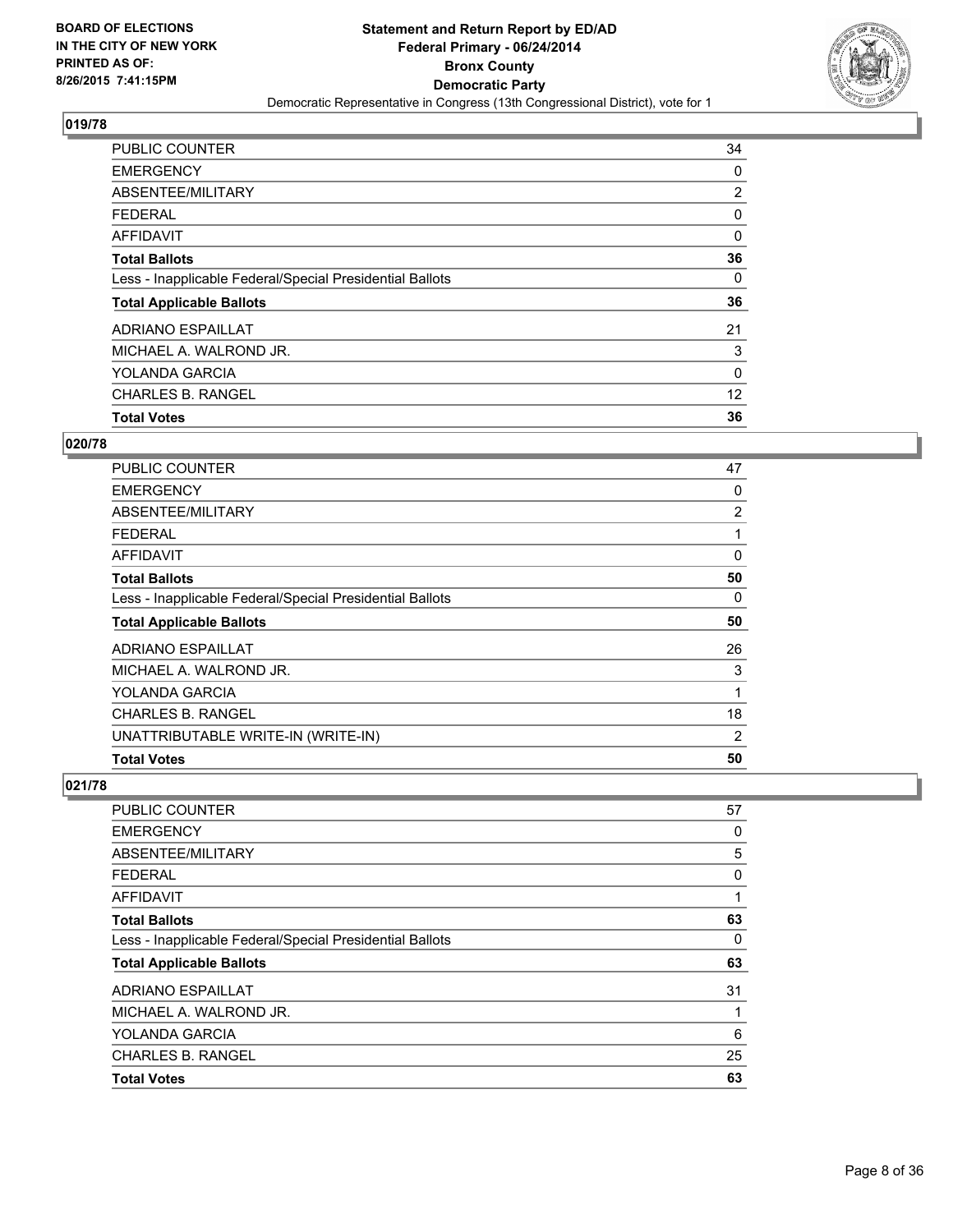

| <b>PUBLIC COUNTER</b>                                    | 80 |
|----------------------------------------------------------|----|
| <b>EMERGENCY</b>                                         | 0  |
| ABSENTEE/MILITARY                                        | 3  |
| <b>FEDERAL</b>                                           | 0  |
| <b>AFFIDAVIT</b>                                         |    |
| <b>Total Ballots</b>                                     | 84 |
| Less - Inapplicable Federal/Special Presidential Ballots | 0  |
| <b>Total Applicable Ballots</b>                          | 84 |
| <b>ADRIANO ESPAILLAT</b>                                 | 66 |
| MICHAEL A. WALROND JR.                                   | 3  |
| <b>YOLANDA GARCIA</b>                                    | 1  |
| <b>CHARLES B. RANGEL</b>                                 | 14 |
| <b>Total Votes</b>                                       | 84 |

#### **023/78**

| PUBLIC COUNTER                                           | 88 |
|----------------------------------------------------------|----|
| <b>EMERGENCY</b>                                         | 0  |
| ABSENTEE/MILITARY                                        | 1  |
| <b>FEDERAL</b>                                           | 0  |
| AFFIDAVIT                                                | 1  |
| <b>Total Ballots</b>                                     | 90 |
| Less - Inapplicable Federal/Special Presidential Ballots | 0  |
| <b>Total Applicable Ballots</b>                          | 90 |
| <b>ADRIANO ESPAILLAT</b>                                 | 66 |
| MICHAEL A. WALROND JR.                                   | 3  |
| YOLANDA GARCIA                                           | 1  |
| CHARLES B. RANGEL                                        | 18 |
| <b>Total Votes</b>                                       | 88 |
| Unrecorded                                               | 2  |

| <b>PUBLIC COUNTER</b>                                    | 73 |
|----------------------------------------------------------|----|
| <b>EMERGENCY</b>                                         | 0  |
| ABSENTEE/MILITARY                                        | 1  |
| <b>FEDERAL</b>                                           | 0  |
| AFFIDAVIT                                                | 2  |
| <b>Total Ballots</b>                                     | 76 |
| Less - Inapplicable Federal/Special Presidential Ballots | 0  |
| <b>Total Applicable Ballots</b>                          | 76 |
| ADRIANO ESPAILLAT                                        | 53 |
| MICHAEL A. WALROND JR.                                   | 0  |
| <b>YOLANDA GARCIA</b>                                    | 1  |
| <b>CHARLES B. RANGEL</b>                                 | 21 |
| <b>Total Votes</b>                                       | 75 |
| Unrecorded                                               | 1  |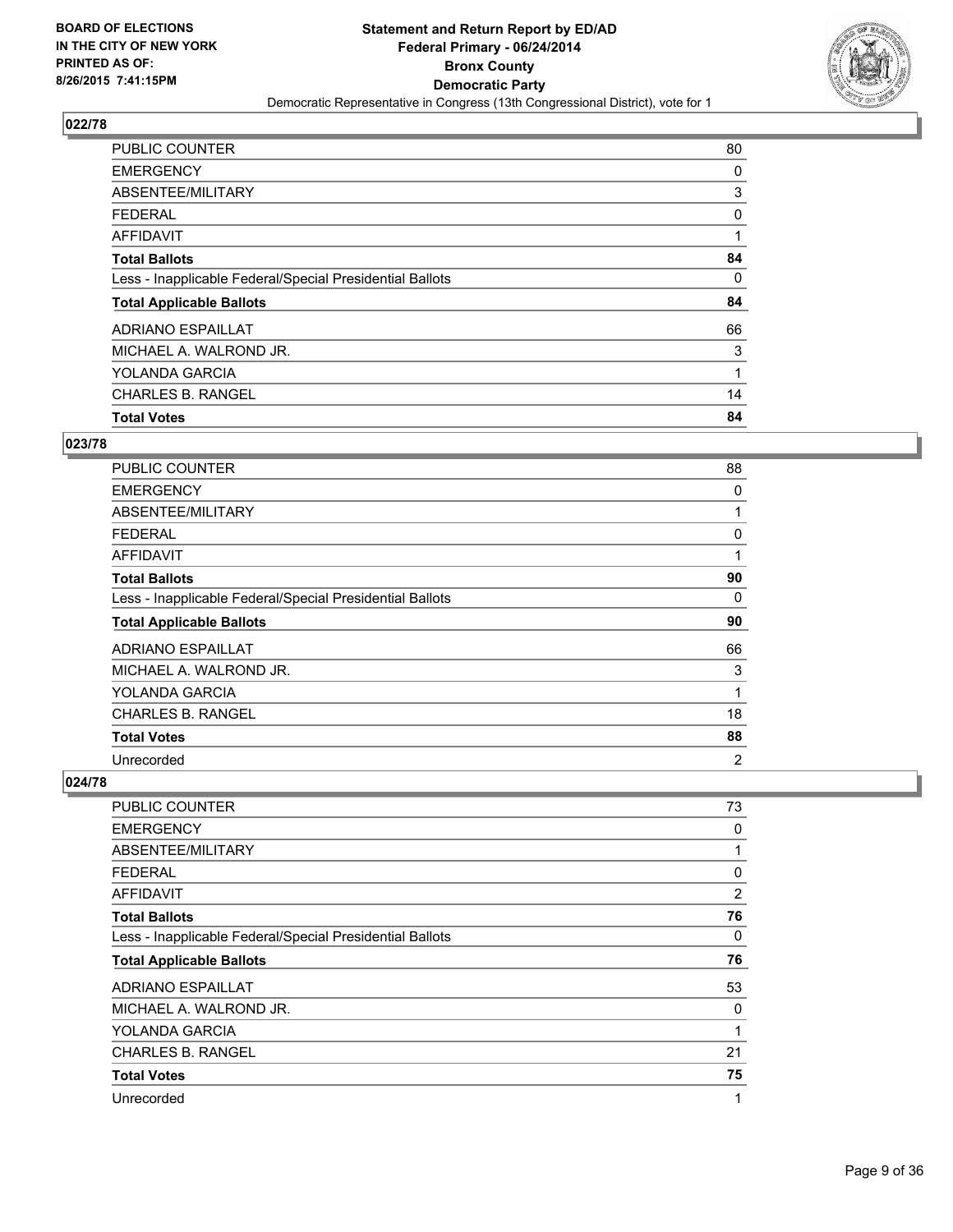

| <b>PUBLIC COUNTER</b>                                    | 38 |
|----------------------------------------------------------|----|
| <b>EMERGENCY</b>                                         | 0  |
| ABSENTEE/MILITARY                                        | 0  |
| <b>FEDERAL</b>                                           | 0  |
| AFFIDAVIT                                                |    |
| <b>Total Ballots</b>                                     | 39 |
| Less - Inapplicable Federal/Special Presidential Ballots | 0  |
| <b>Total Applicable Ballots</b>                          | 39 |
| <b>ADRIANO ESPAILLAT</b>                                 | 26 |
| MICHAEL A. WALROND JR.                                   |    |
| YOLANDA GARCIA                                           | 0  |
| <b>CHARLES B. RANGEL</b>                                 | 12 |
| <b>Total Votes</b>                                       | 39 |

#### **026/78**

| <b>PUBLIC COUNTER</b>                                    | 52 |
|----------------------------------------------------------|----|
| <b>EMERGENCY</b>                                         | 0  |
| ABSENTEE/MILITARY                                        |    |
| <b>FEDERAL</b>                                           | 0  |
| AFFIDAVIT                                                | 1  |
| <b>Total Ballots</b>                                     | 54 |
| Less - Inapplicable Federal/Special Presidential Ballots | 0  |
| <b>Total Applicable Ballots</b>                          | 54 |
| ADRIANO ESPAILLAT                                        | 31 |
| MICHAEL A. WALROND JR.                                   | 0  |
| YOLANDA GARCIA                                           | 1  |
| <b>CHARLES B. RANGEL</b>                                 | 22 |
| <b>Total Votes</b>                                       | 54 |

| PUBLIC COUNTER                                           | 28 |
|----------------------------------------------------------|----|
| <b>EMERGENCY</b>                                         | 0  |
| ABSENTEE/MILITARY                                        |    |
| <b>FEDERAL</b>                                           | 0  |
| <b>AFFIDAVIT</b>                                         | 0  |
| <b>Total Ballots</b>                                     | 29 |
| Less - Inapplicable Federal/Special Presidential Ballots | 0  |
| <b>Total Applicable Ballots</b>                          | 29 |
| <b>ADRIANO ESPAILLAT</b>                                 | 19 |
| MICHAEL A. WALROND JR.                                   | 2  |
| YOLANDA GARCIA                                           | 1  |
| <b>CHARLES B. RANGEL</b>                                 | 7  |
| <b>Total Votes</b>                                       | 29 |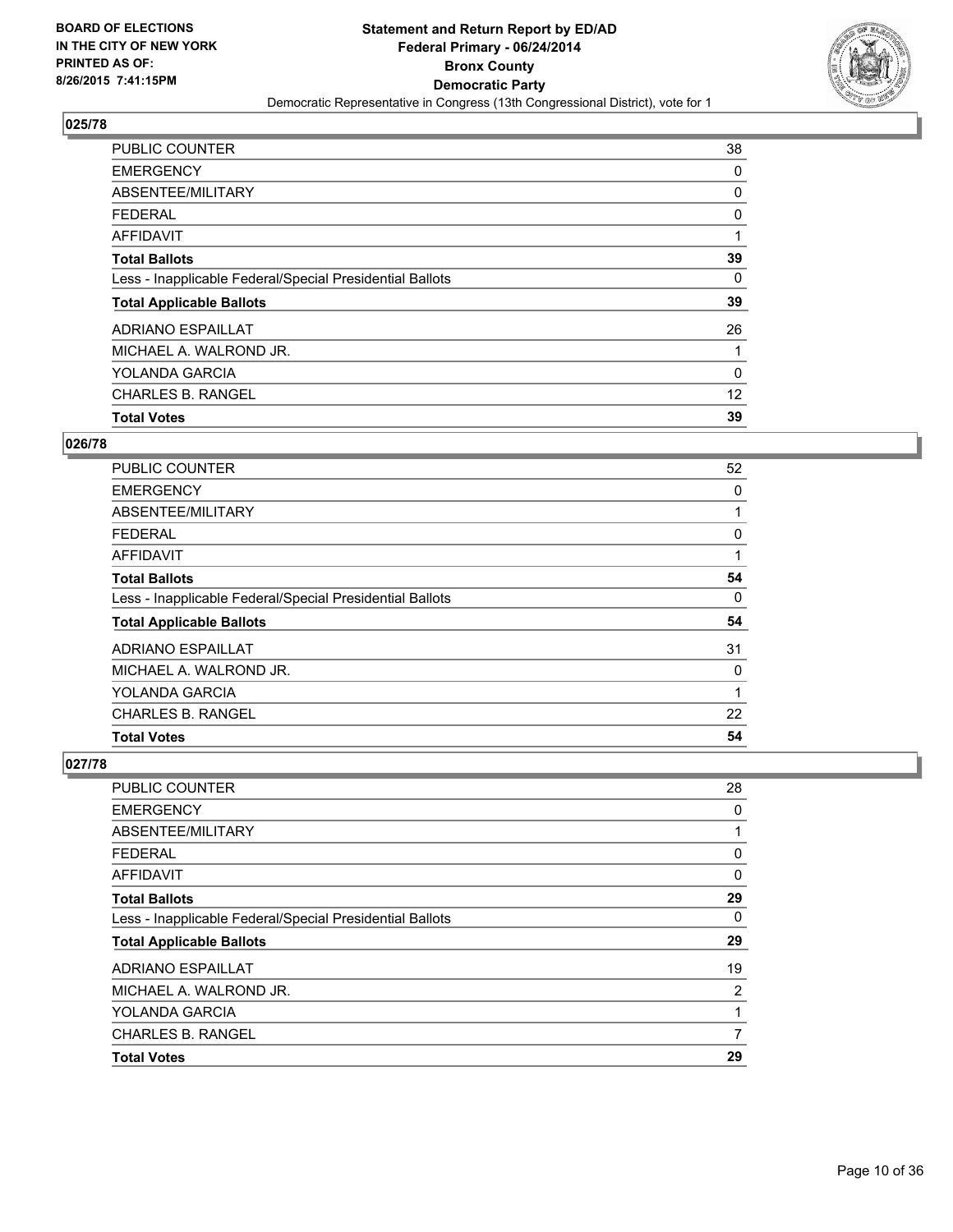

| <b>PUBLIC COUNTER</b>                                    | 80 |
|----------------------------------------------------------|----|
| <b>EMERGENCY</b>                                         | 0  |
| ABSENTEE/MILITARY                                        | 2  |
| <b>FEDERAL</b>                                           | 0  |
| AFFIDAVIT                                                | 1  |
| <b>Total Ballots</b>                                     | 83 |
| Less - Inapplicable Federal/Special Presidential Ballots | 0  |
| <b>Total Applicable Ballots</b>                          | 83 |
| ADRIANO ESPAILLAT                                        | 44 |
| MICHAEL A. WALROND JR.                                   | 4  |
| <b>YOLANDA GARCIA</b>                                    | 3  |
| <b>CHARLES B. RANGEL</b>                                 | 31 |
| <b>Total Votes</b>                                       | 82 |
| Unrecorded                                               | 1  |

## **029/78**

| <b>PUBLIC COUNTER</b>                                    | 59 |
|----------------------------------------------------------|----|
| <b>EMERGENCY</b>                                         | 0  |
| ABSENTEE/MILITARY                                        | 1  |
| <b>FEDERAL</b>                                           | 0  |
| AFFIDAVIT                                                | 3  |
| <b>Total Ballots</b>                                     | 63 |
| Less - Inapplicable Federal/Special Presidential Ballots | 0  |
| <b>Total Applicable Ballots</b>                          | 63 |
| <b>ADRIANO ESPAILLAT</b>                                 | 39 |
| MICHAEL A. WALROND JR.                                   | 0  |
| <b>YOLANDA GARCIA</b>                                    | 3  |
| <b>CHARLES B. RANGEL</b>                                 | 20 |
| RUBEN DIAZ JR (WRITE-IN)                                 | 1  |
| <b>Total Votes</b>                                       | 63 |

| PUBLIC COUNTER                                           | 59             |
|----------------------------------------------------------|----------------|
| <b>EMERGENCY</b>                                         | 0              |
| ABSENTEE/MILITARY                                        | 4              |
| <b>FEDERAL</b>                                           | 2              |
| <b>AFFIDAVIT</b>                                         | 0              |
| <b>Total Ballots</b>                                     | 65             |
| Less - Inapplicable Federal/Special Presidential Ballots | 0              |
| <b>Total Applicable Ballots</b>                          | 65             |
| ADRIANO ESPAILLAT                                        | 42             |
| MICHAEL A. WALROND JR.                                   | 2              |
| YOLANDA GARCIA                                           | $\overline{2}$ |
| <b>CHARLES B. RANGEL</b>                                 | 15             |
| UNATTRIBUTABLE WRITE-IN (WRITE-IN)                       | 1              |
| <b>Total Votes</b>                                       | 62             |
| Unrecorded                                               | 3              |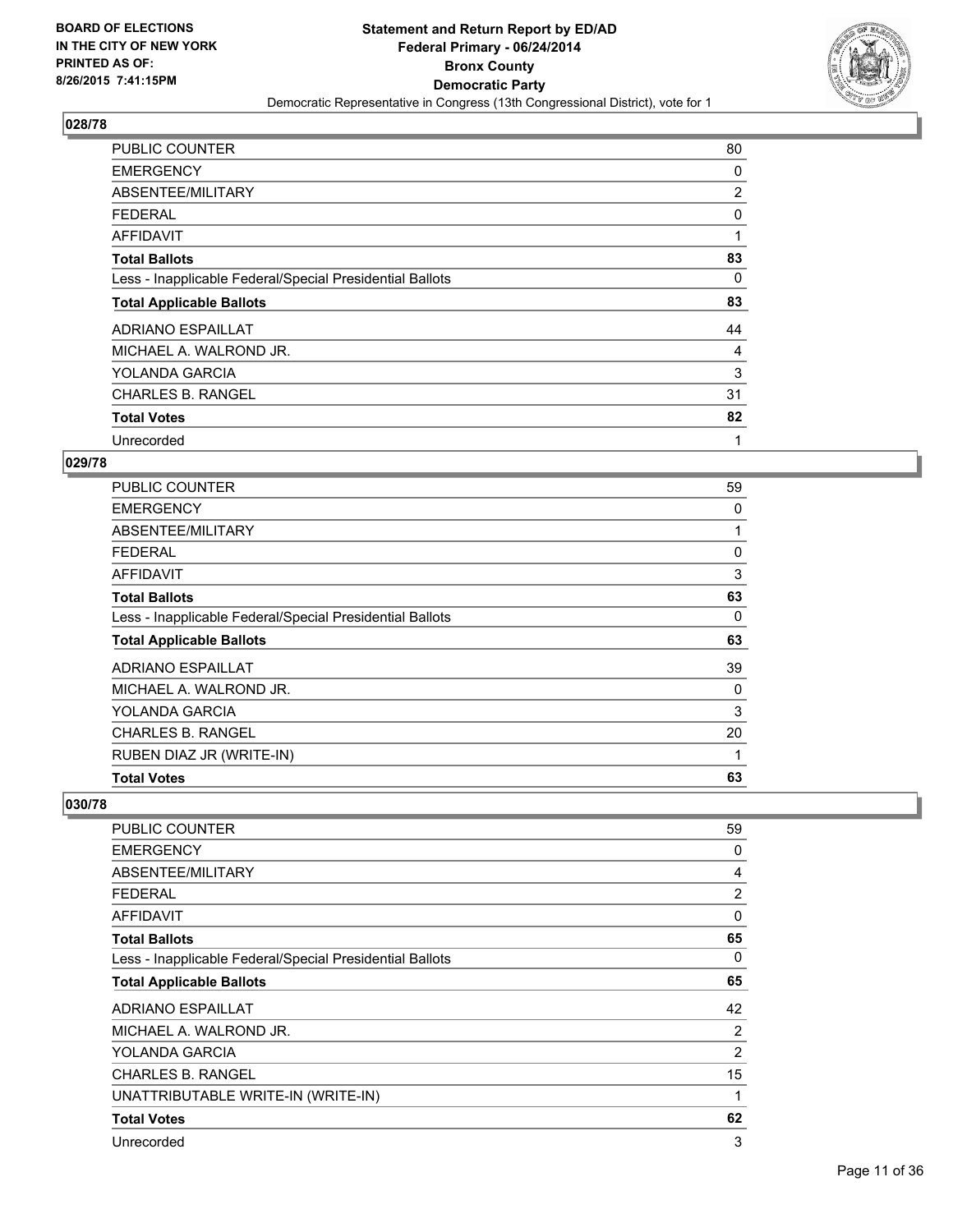

| <b>PUBLIC COUNTER</b>                                    | 45 |
|----------------------------------------------------------|----|
| <b>EMERGENCY</b>                                         | 0  |
| ABSENTEE/MILITARY                                        | 0  |
| <b>FEDERAL</b>                                           | 0  |
| AFFIDAVIT                                                | 0  |
| <b>Total Ballots</b>                                     | 45 |
| Less - Inapplicable Federal/Special Presidential Ballots | 0  |
| <b>Total Applicable Ballots</b>                          | 45 |
| <b>ADRIANO ESPAILLAT</b>                                 | 29 |
| MICHAEL A. WALROND JR.                                   | 1  |
| YOLANDA GARCIA                                           | 1  |
| <b>CHARLES B. RANGEL</b>                                 | 12 |
| <b>Total Votes</b>                                       | 43 |
| Unrecorded                                               | 2  |

## **032/78**

| <b>PUBLIC COUNTER</b>                                    | 91 |
|----------------------------------------------------------|----|
| <b>EMERGENCY</b>                                         | 0  |
| ABSENTEE/MILITARY                                        | 0  |
| <b>FEDERAL</b>                                           | 0  |
| AFFIDAVIT                                                | 2  |
| <b>Total Ballots</b>                                     | 93 |
| Less - Inapplicable Federal/Special Presidential Ballots | 0  |
| <b>Total Applicable Ballots</b>                          | 93 |
| <b>ADRIANO ESPAILLAT</b>                                 | 57 |
| MICHAEL A. WALROND JR.                                   |    |
| YOLANDA GARCIA                                           | 4  |
| <b>CHARLES B. RANGEL</b>                                 | 28 |
| <b>Total Votes</b>                                       | 90 |
| Unrecorded                                               | 3  |

| 63 |
|----|
| 0  |
| 1  |
| 0  |
| 2  |
| 66 |
| 0  |
| 66 |
| 31 |
| 1  |
| 1  |
| 32 |
| 1  |
| 66 |
|    |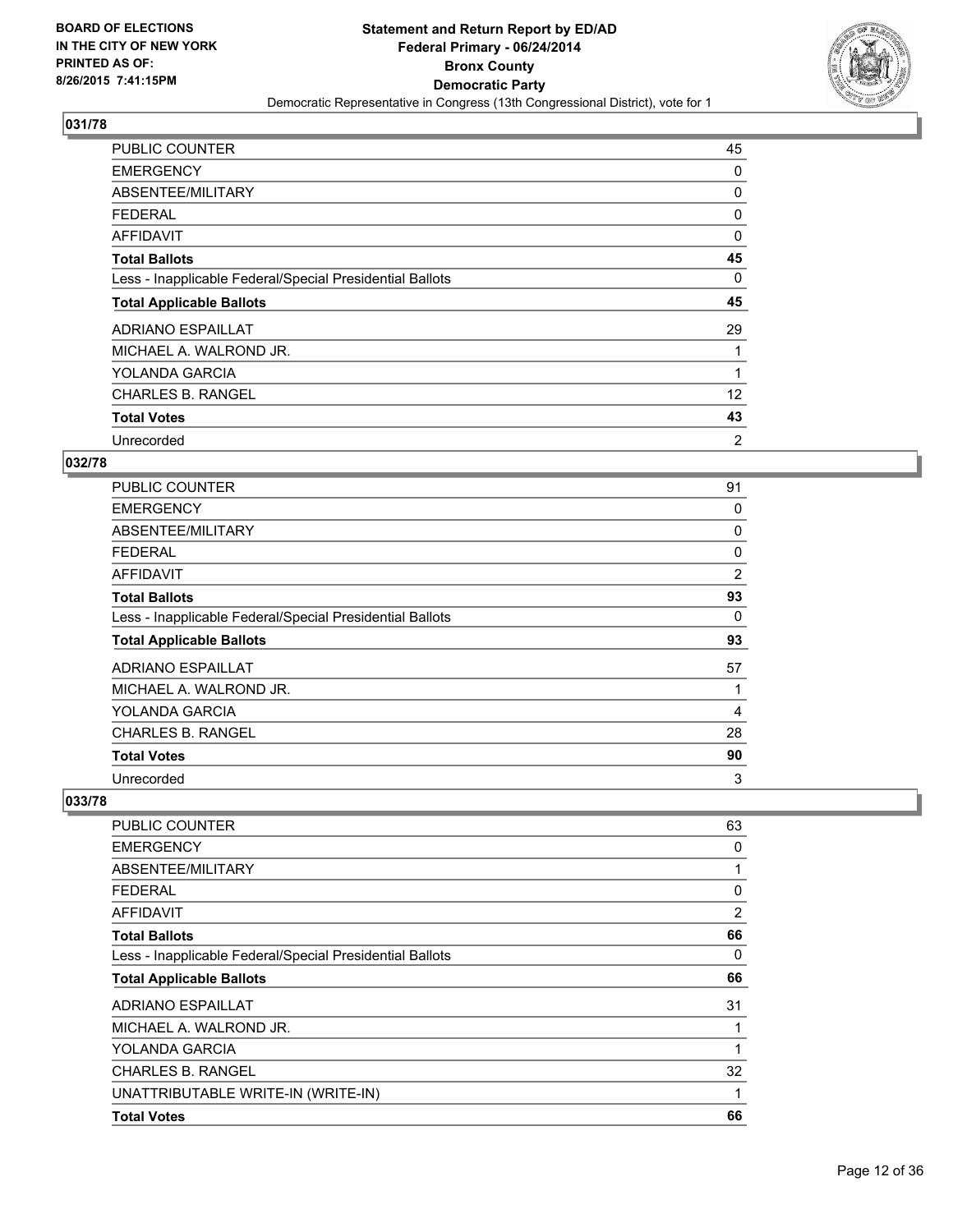

| PUBLIC COUNTER                                           | 54 |
|----------------------------------------------------------|----|
| <b>EMERGENCY</b>                                         | 0  |
| ABSENTEE/MILITARY                                        | 0  |
| <b>FEDERAL</b>                                           | 0  |
| AFFIDAVIT                                                | 0  |
| <b>Total Ballots</b>                                     | 54 |
| Less - Inapplicable Federal/Special Presidential Ballots | 0  |
| <b>Total Applicable Ballots</b>                          | 54 |
| <b>ADRIANO ESPAILLAT</b>                                 | 23 |
| MICHAEL A. WALROND JR.                                   | 3  |
| YOLANDA GARCIA                                           | 1  |
| <b>CHARLES B. RANGEL</b>                                 | 27 |
| <b>Total Votes</b>                                       | 54 |

## **035/78**

| <b>PUBLIC COUNTER</b>                                    | 13 |
|----------------------------------------------------------|----|
| <b>EMERGENCY</b>                                         | 0  |
| ABSENTEE/MILITARY                                        | 0  |
| <b>FEDERAL</b>                                           | 0  |
| AFFIDAVIT                                                | 0  |
| <b>Total Ballots</b>                                     | 13 |
| Less - Inapplicable Federal/Special Presidential Ballots | 0  |
| <b>Total Applicable Ballots</b>                          | 13 |
| <b>ADRIANO ESPAILLAT</b>                                 | 5  |
| MICHAEL A. WALROND JR.                                   | 0  |
| <b>YOLANDA GARCIA</b>                                    | 2  |
| <b>CHARLES B. RANGEL</b>                                 | 6  |
| <b>Total Votes</b>                                       | 13 |

| <b>PUBLIC COUNTER</b>                                    | 41 |
|----------------------------------------------------------|----|
| <b>EMERGENCY</b>                                         | 0  |
| ABSENTEE/MILITARY                                        | 0  |
| <b>FEDERAL</b>                                           | 0  |
| AFFIDAVIT                                                | 1  |
| <b>Total Ballots</b>                                     | 42 |
| Less - Inapplicable Federal/Special Presidential Ballots | 0  |
| <b>Total Applicable Ballots</b>                          | 42 |
| <b>ADRIANO ESPAILLAT</b>                                 | 22 |
| MICHAEL A. WALROND JR.                                   | 2  |
| YOLANDA GARCIA                                           | 1  |
| <b>CHARLES B. RANGEL</b>                                 | 16 |
| <b>Total Votes</b>                                       | 41 |
| Unrecorded                                               | 1  |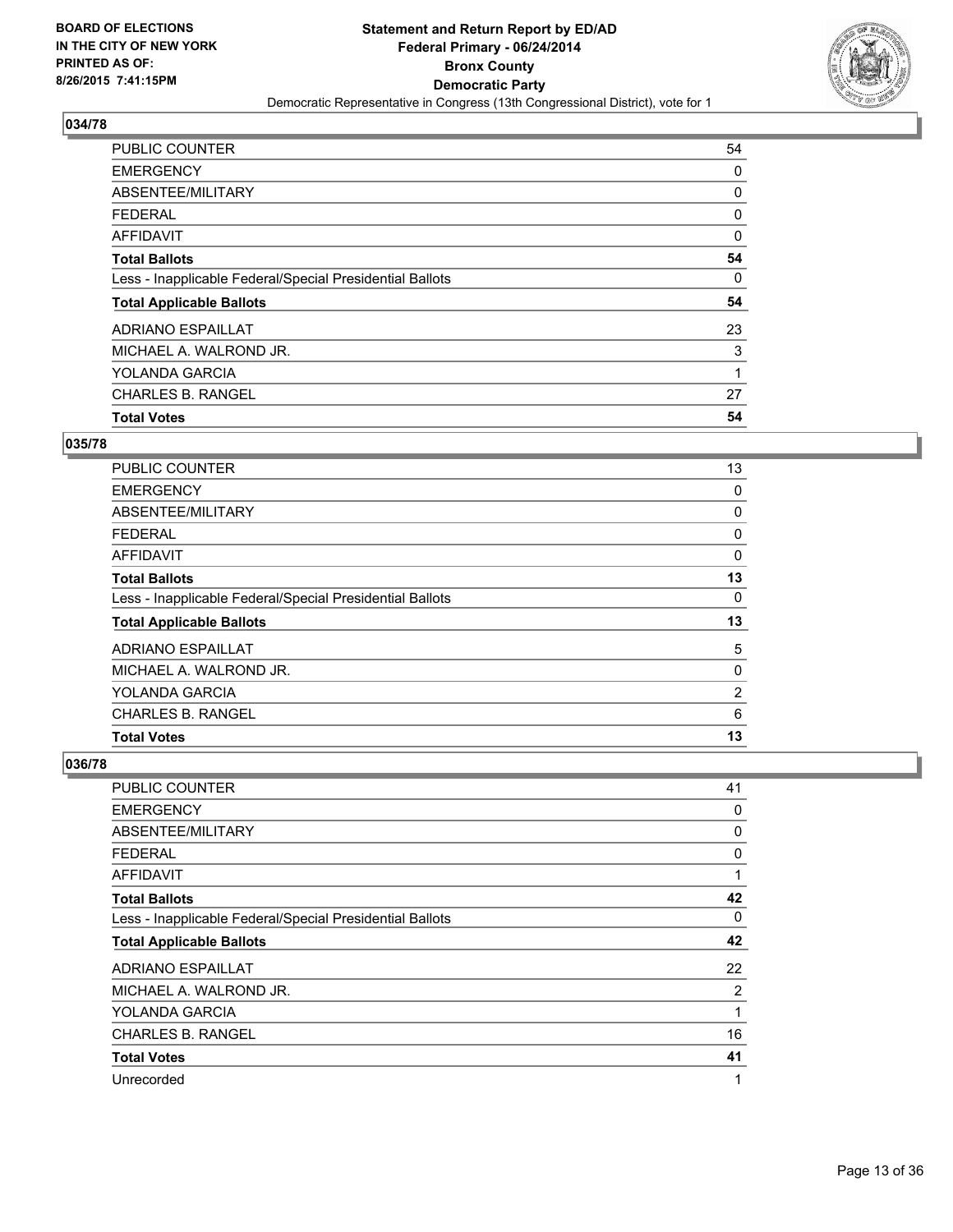

| <b>PUBLIC COUNTER</b>                                    | 64             |
|----------------------------------------------------------|----------------|
| <b>EMERGENCY</b>                                         | 0              |
| ABSENTEE/MILITARY                                        | 2              |
| <b>FEDERAL</b>                                           | 0              |
| <b>AFFIDAVIT</b>                                         | $\overline{2}$ |
| <b>Total Ballots</b>                                     | 68             |
| Less - Inapplicable Federal/Special Presidential Ballots | 0              |
| <b>Total Applicable Ballots</b>                          | 68             |
| <b>ADRIANO ESPAILLAT</b>                                 | 33             |
| MICHAEL A. WALROND JR.                                   | 3              |
| <b>YOLANDA GARCIA</b>                                    | 1              |
| <b>CHARLES B. RANGEL</b>                                 | 29             |
| <b>Total Votes</b>                                       | 66             |
| Unrecorded                                               | 2              |

#### **044/78**

| <b>PUBLIC COUNTER</b>                                    | 107 |
|----------------------------------------------------------|-----|
| <b>EMERGENCY</b>                                         | 0   |
| ABSENTEE/MILITARY                                        | 3   |
| <b>FEDERAL</b>                                           | 0   |
| <b>AFFIDAVIT</b>                                         | 3   |
| <b>Total Ballots</b>                                     | 113 |
| Less - Inapplicable Federal/Special Presidential Ballots | 0   |
| <b>Total Applicable Ballots</b>                          | 113 |
| <b>ADRIANO ESPAILLAT</b>                                 | 70  |
| MICHAEL A. WALROND JR.                                   | 2   |
| YOLANDA GARCIA                                           | 3   |
| <b>CHARLES B. RANGEL</b>                                 | 35  |
| <b>JOSE RIVERA (WRITE-IN)</b>                            | 1   |
| UNATTRIBUTABLE WRITE-IN (WRITE-IN)                       | 2   |
| <b>Total Votes</b>                                       | 113 |

| <b>PUBLIC COUNTER</b>                                    | 111            |
|----------------------------------------------------------|----------------|
| <b>EMERGENCY</b>                                         | 0              |
| ABSENTEE/MILITARY                                        | 5              |
| <b>FEDERAL</b>                                           | 1              |
| AFFIDAVIT                                                | $\overline{2}$ |
| <b>Total Ballots</b>                                     | 119            |
| Less - Inapplicable Federal/Special Presidential Ballots | 0              |
| <b>Total Applicable Ballots</b>                          | 119            |
| <b>ADRIANO ESPAILLAT</b>                                 | 96             |
| MICHAEL A. WALROND JR.                                   | 1              |
| <b>YOLANDA GARCIA</b>                                    | $\overline{2}$ |
| <b>CHARLES B. RANGEL</b>                                 | 20             |
| <b>Total Votes</b>                                       | 119            |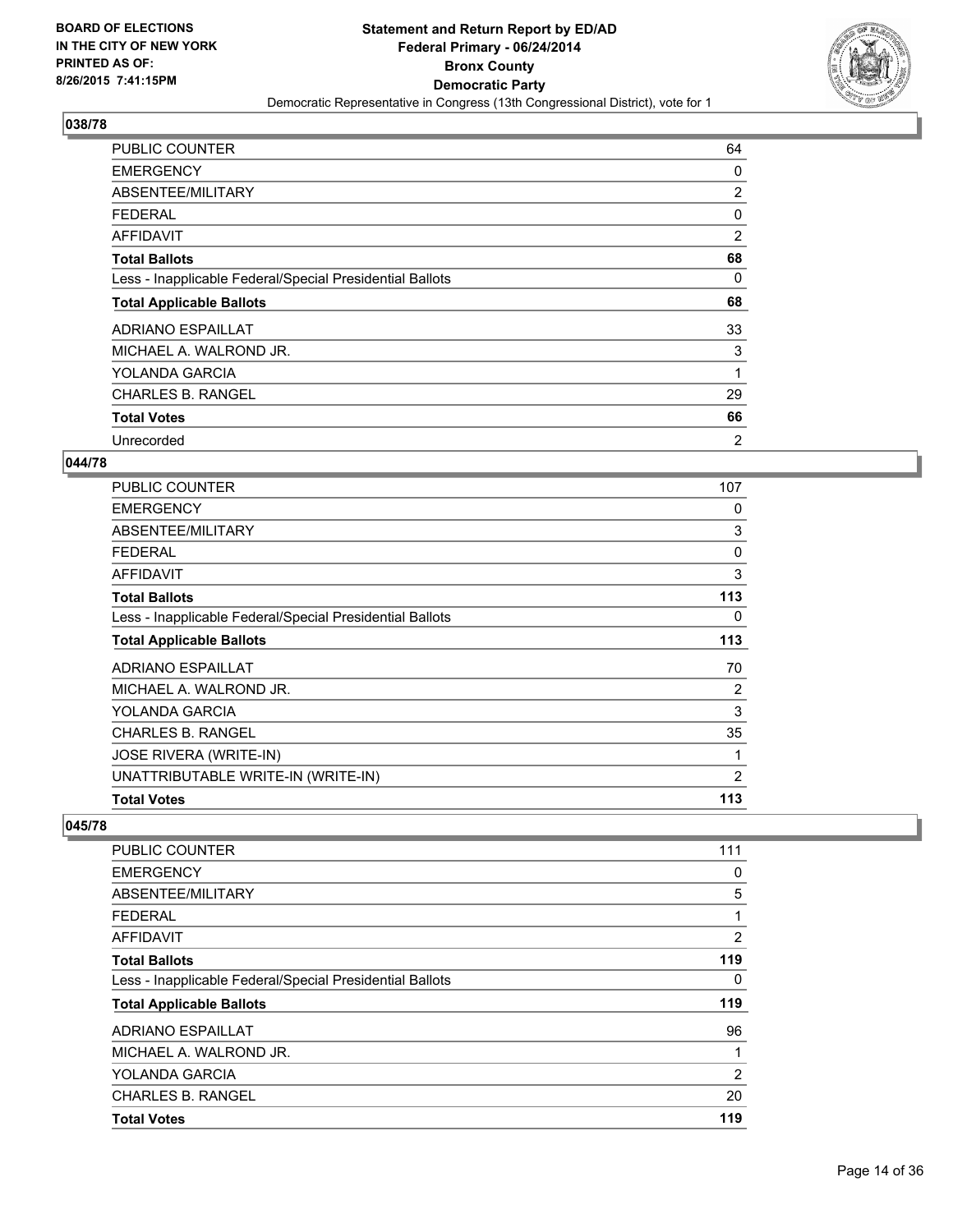

| <b>PUBLIC COUNTER</b>                                    | 106            |
|----------------------------------------------------------|----------------|
| <b>EMERGENCY</b>                                         | 0              |
| ABSENTEE/MILITARY                                        |                |
| <b>FEDERAL</b>                                           | 0              |
| AFFIDAVIT                                                | 0              |
| <b>Total Ballots</b>                                     | 107            |
| Less - Inapplicable Federal/Special Presidential Ballots | 0              |
| <b>Total Applicable Ballots</b>                          | 107            |
| <b>ADRIANO ESPAILLAT</b>                                 | 78             |
| MICHAEL A. WALROND JR.                                   | $\overline{2}$ |
| YOLANDA GARCIA                                           | 3              |
| <b>CHARLES B. RANGEL</b>                                 | 22             |
| UNATTRIBUTABLE WRITE-IN (WRITE-IN)                       | 2              |
| <b>Total Votes</b>                                       | 107            |

#### **047/78**

| <b>PUBLIC COUNTER</b>                                    | 58 |
|----------------------------------------------------------|----|
| <b>EMERGENCY</b>                                         | 0  |
| ABSENTEE/MILITARY                                        | 6  |
| <b>FEDERAL</b>                                           | 0  |
| AFFIDAVIT                                                | 1  |
| <b>Total Ballots</b>                                     | 65 |
| Less - Inapplicable Federal/Special Presidential Ballots | 0  |
| <b>Total Applicable Ballots</b>                          | 65 |
| ADRIANO ESPAILLAT                                        | 34 |
| MICHAEL A. WALROND JR.                                   | 4  |
| YOLANDA GARCIA                                           | 2  |
| <b>CHARLES B. RANGEL</b>                                 | 25 |
| <b>Total Votes</b>                                       | 65 |

| <b>PUBLIC COUNTER</b>                                    | 173            |
|----------------------------------------------------------|----------------|
| <b>EMERGENCY</b>                                         | 0              |
| ABSENTEE/MILITARY                                        | 0              |
| <b>FEDERAL</b>                                           | 0              |
| AFFIDAVIT                                                | $\overline{2}$ |
| <b>Total Ballots</b>                                     | 175            |
| Less - Inapplicable Federal/Special Presidential Ballots | 0              |
| <b>Total Applicable Ballots</b>                          | 175            |
| <b>ADRIANO ESPAILLAT</b>                                 | 43             |
| MICHAEL A. WALROND JR.                                   | 20             |
| YOLANDA GARCIA                                           | 0              |
| <b>CHARLES B. RANGEL</b>                                 | 111            |
| UNATTRIBUTABLE WRITE-IN (WRITE-IN)                       | 1              |
| <b>Total Votes</b>                                       | 175            |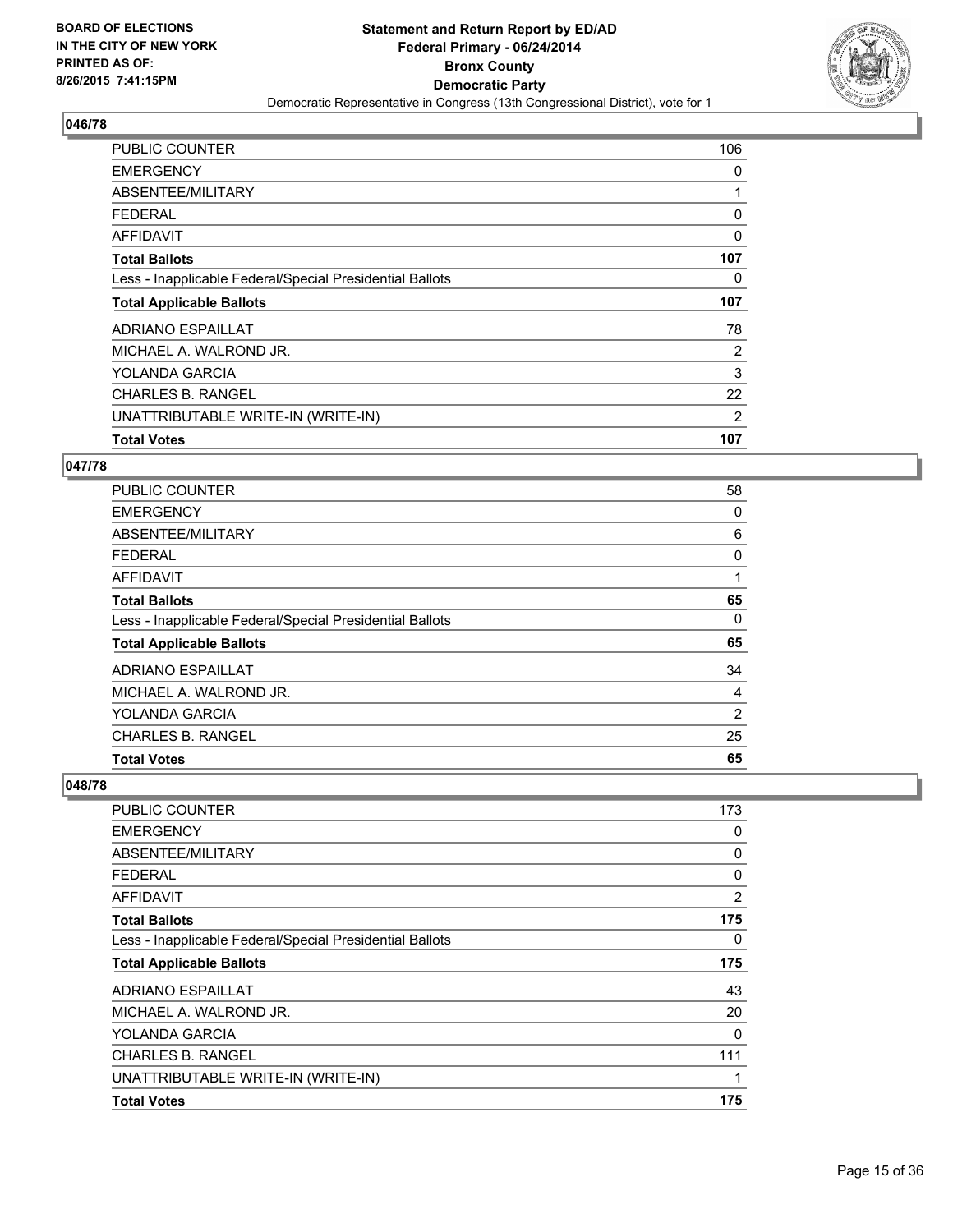

| <b>PUBLIC COUNTER</b>                                    | 105 |
|----------------------------------------------------------|-----|
| <b>EMERGENCY</b>                                         | 0   |
| ABSENTEE/MILITARY                                        | 3   |
| <b>FEDERAL</b>                                           | 0   |
| AFFIDAVIT                                                | 0   |
| <b>Total Ballots</b>                                     | 108 |
| Less - Inapplicable Federal/Special Presidential Ballots | 0   |
| <b>Total Applicable Ballots</b>                          | 108 |
| <b>ADRIANO ESPAILLAT</b>                                 | 31  |
| MICHAEL A. WALROND JR.                                   | 9   |
| <b>YOLANDA GARCIA</b>                                    | 3   |
| <b>CHARLES B. RANGEL</b>                                 | 65  |
| <b>Total Votes</b>                                       | 108 |

#### **050/78**

| <b>PUBLIC COUNTER</b>                                    | 119            |
|----------------------------------------------------------|----------------|
| <b>EMERGENCY</b>                                         | 0              |
| ABSENTEE/MILITARY                                        | 4              |
| FEDERAL                                                  |                |
| <b>AFFIDAVIT</b>                                         | $\overline{2}$ |
| <b>Total Ballots</b>                                     | 126            |
| Less - Inapplicable Federal/Special Presidential Ballots | 0              |
| <b>Total Applicable Ballots</b>                          | 126            |
| <b>ADRIANO ESPAILLAT</b>                                 | 65             |
| MICHAEL A. WALROND JR.                                   | 4              |
| YOLANDA GARCIA                                           | 4              |
| <b>CHARLES B. RANGEL</b>                                 | 53             |
| <b>Total Votes</b>                                       | 126            |

| PUBLIC COUNTER                                           | 135            |
|----------------------------------------------------------|----------------|
| <b>EMERGENCY</b>                                         | 0              |
| ABSENTEE/MILITARY                                        | 1              |
| <b>FEDERAL</b>                                           | 0              |
| <b>AFFIDAVIT</b>                                         | 3              |
| <b>Total Ballots</b>                                     | 139            |
| Less - Inapplicable Federal/Special Presidential Ballots | 0              |
| <b>Total Applicable Ballots</b>                          | 139            |
| <b>ADRIANO ESPAILLAT</b>                                 | 116            |
| MICHAEL A. WALROND JR.                                   | 1              |
| YOLANDA GARCIA                                           | 1              |
| <b>CHARLES B. RANGEL</b>                                 | 18             |
| UNATTRIBUTABLE WRITE-IN (WRITE-IN)                       | 1              |
| <b>Total Votes</b>                                       | 137            |
| Unrecorded                                               | $\overline{2}$ |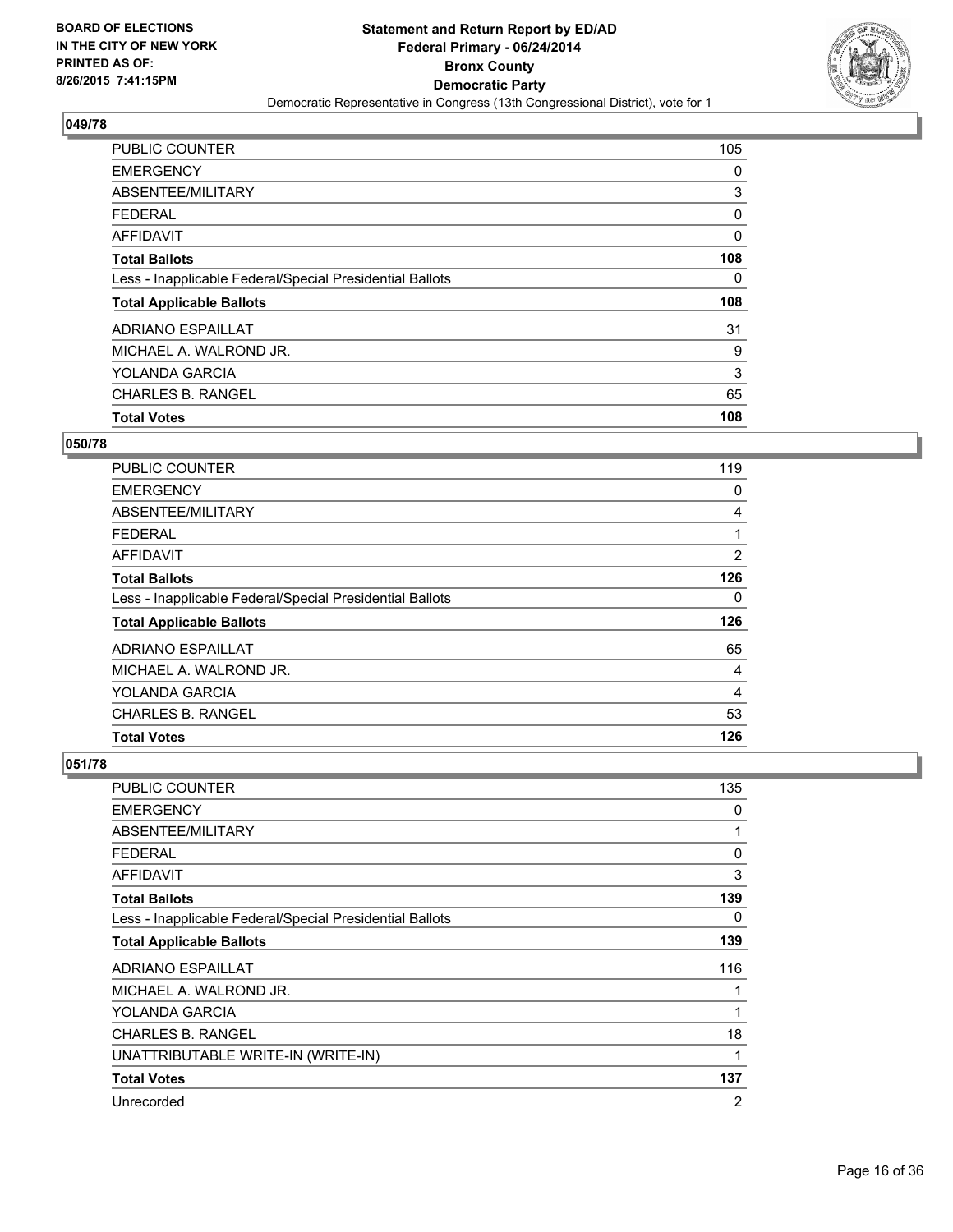

| <b>PUBLIC COUNTER</b>                                    | 93  |
|----------------------------------------------------------|-----|
| <b>EMERGENCY</b>                                         | 0   |
| ABSENTEE/MILITARY                                        | 16  |
| <b>FEDERAL</b>                                           | 0   |
| AFFIDAVIT                                                | 1   |
| <b>Total Ballots</b>                                     | 110 |
| Less - Inapplicable Federal/Special Presidential Ballots | 0   |
| <b>Total Applicable Ballots</b>                          | 110 |
| ADRIANO ESPAILLAT                                        | 56  |
| MICHAEL A. WALROND JR.                                   | 11  |
| YOLANDA GARCIA                                           | 2   |
| <b>CHARLES B. RANGEL</b>                                 | 40  |
| <b>Total Votes</b>                                       | 109 |
| Unrecorded                                               | 1   |

#### **053/78**

| <b>PUBLIC COUNTER</b>                                    | 54             |
|----------------------------------------------------------|----------------|
| <b>EMERGENCY</b>                                         | 0              |
| ABSENTEE/MILITARY                                        | 4              |
| <b>FEDERAL</b>                                           | 0              |
| AFFIDAVIT                                                | $\overline{2}$ |
| <b>Total Ballots</b>                                     | 60             |
| Less - Inapplicable Federal/Special Presidential Ballots | 0              |
| <b>Total Applicable Ballots</b>                          | 60             |
| <b>ADRIANO ESPAILLAT</b>                                 | 46             |
| MICHAEL A. WALROND JR.                                   | 0              |
| YOLANDA GARCIA                                           | $\Omega$       |
| <b>CHARLES B. RANGEL</b>                                 | 12             |
| UNATTRIBUTABLE WRITE-IN (WRITE-IN)                       | 1              |
| <b>Total Votes</b>                                       | 59             |
| Unrecorded                                               | 1              |

| PUBLIC COUNTER                                           | 52 |
|----------------------------------------------------------|----|
| <b>EMERGENCY</b>                                         | 0  |
| ABSENTEE/MILITARY                                        | 0  |
| <b>FEDERAL</b>                                           | 0  |
| AFFIDAVIT                                                | 0  |
| <b>Total Ballots</b>                                     | 52 |
| Less - Inapplicable Federal/Special Presidential Ballots | 0  |
| <b>Total Applicable Ballots</b>                          | 52 |
| <b>ADRIANO ESPAILLAT</b>                                 | 23 |
| MICHAEL A. WALROND JR.                                   | 1  |
| <b>YOLANDA GARCIA</b>                                    | 0  |
| <b>CHARLES B. RANGEL</b>                                 | 28 |
| <b>Total Votes</b>                                       | 52 |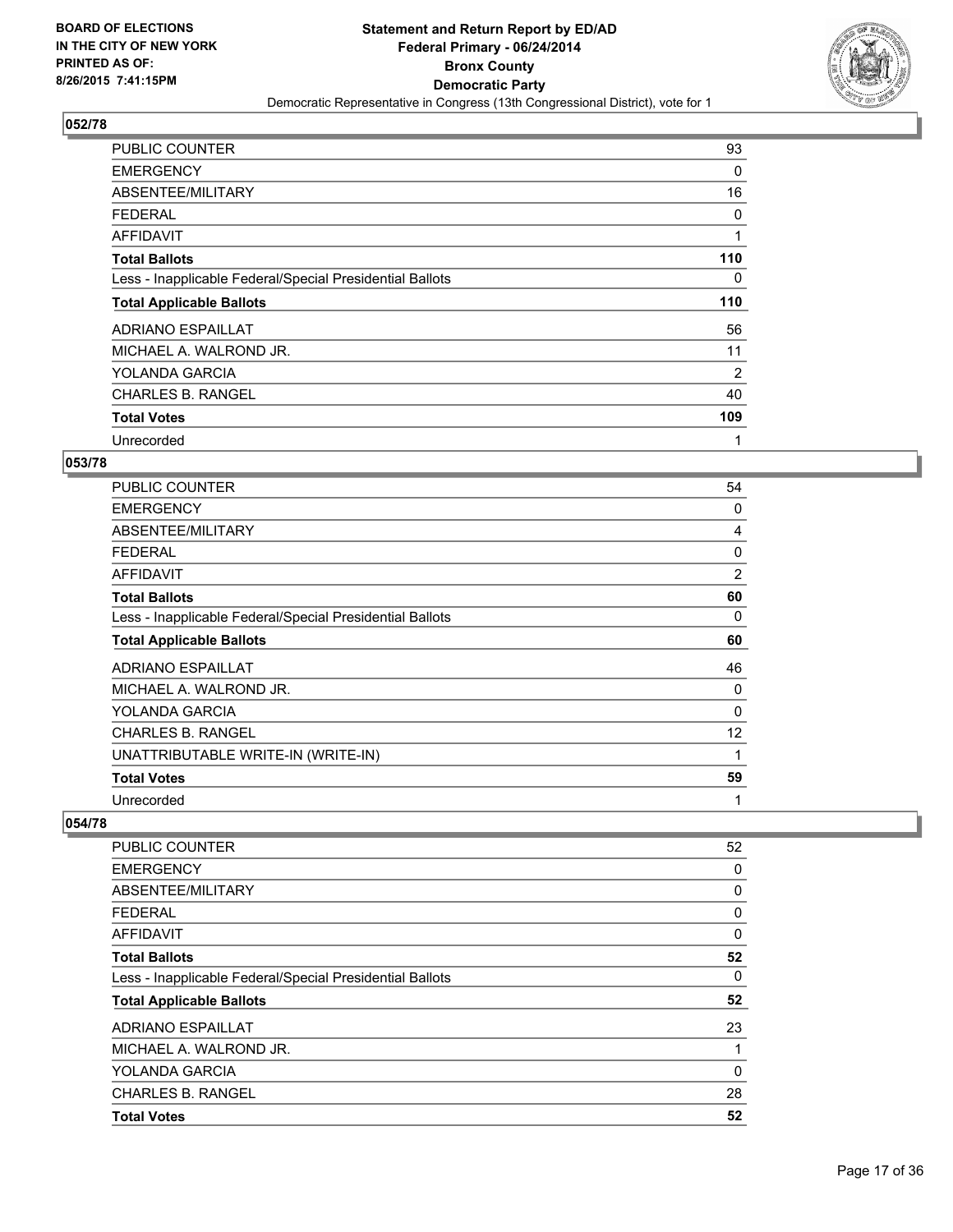

| <b>Total Votes</b>                                       | 11 |
|----------------------------------------------------------|----|
| <b>CHARLES B. RANGEL</b>                                 | 5  |
| <b>YOLANDA GARCIA</b>                                    | 0  |
| MICHAEL A. WALROND JR.                                   | 0  |
| <b>ADRIANO ESPAILLAT</b>                                 | 6  |
| <b>Total Applicable Ballots</b>                          | 11 |
| Less - Inapplicable Federal/Special Presidential Ballots | 0  |
| <b>Total Ballots</b>                                     | 11 |
| <b>AFFIDAVIT</b>                                         |    |
| <b>FEDERAL</b>                                           | 0  |
| ABSENTEE/MILITARY                                        | 0  |
| <b>EMERGENCY</b>                                         | 0  |
| PUBLIC COUNTER                                           | 10 |

#### **056/80**

| PUBLIC COUNTER                                           | 174            |
|----------------------------------------------------------|----------------|
| <b>EMERGENCY</b>                                         | 0              |
| ABSENTEE/MILITARY                                        | 0              |
| <b>FEDERAL</b>                                           | 1              |
| <b>AFFIDAVIT</b>                                         | 1              |
| <b>Total Ballots</b>                                     | 176            |
| Less - Inapplicable Federal/Special Presidential Ballots | 0              |
| <b>Total Applicable Ballots</b>                          | 176            |
| <b>ADRIANO ESPAILLAT</b>                                 | 9              |
| MICHAEL A. WALROND JR.                                   | $\overline{7}$ |
| YOLANDA GARCIA                                           | 3              |
| <b>CHARLES B. RANGEL</b>                                 | 155            |
| UNATTRIBUTABLE WRITE-IN (WRITE-IN)                       | 1              |
| <b>Total Votes</b>                                       | 175            |
| Unrecorded                                               | 1              |

| <b>PUBLIC COUNTER</b>                                    | 173            |
|----------------------------------------------------------|----------------|
| <b>EMERGENCY</b>                                         | 0              |
| ABSENTEE/MILITARY                                        | $\overline{2}$ |
| <b>FEDERAL</b>                                           | 0              |
| AFFIDAVIT                                                | 4              |
| <b>Total Ballots</b>                                     | 179            |
| Less - Inapplicable Federal/Special Presidential Ballots | 0              |
| <b>Total Applicable Ballots</b>                          | 179            |
| <b>ADRIANO ESPAILLAT</b>                                 | 11             |
| MICHAEL A. WALROND JR.                                   | 9              |
| YOLANDA GARCIA                                           | $\overline{2}$ |
| <b>CHARLES B. RANGEL</b>                                 | 156            |
| <b>Total Votes</b>                                       | 178            |
| Unrecorded                                               | 1              |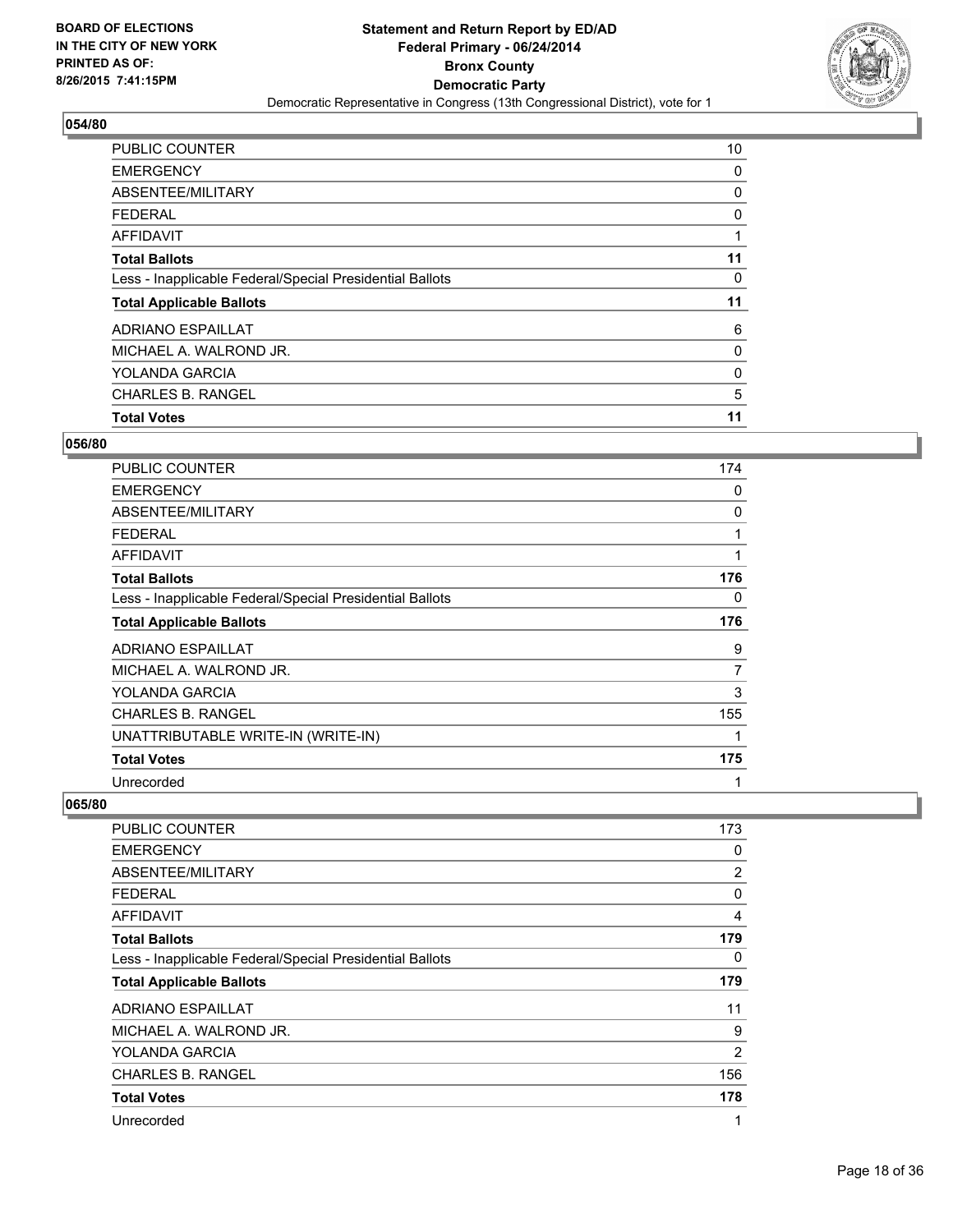

| <b>PUBLIC COUNTER</b>                                    | 97 |
|----------------------------------------------------------|----|
| <b>EMERGENCY</b>                                         | 0  |
| ABSENTEE/MILITARY                                        | 0  |
| <b>FEDERAL</b>                                           | 0  |
| AFFIDAVIT                                                | 0  |
| <b>Total Ballots</b>                                     | 97 |
| Less - Inapplicable Federal/Special Presidential Ballots | 0  |
| <b>Total Applicable Ballots</b>                          | 97 |
| ADRIANO ESPAILLAT                                        | 45 |
| MICHAEL A. WALROND JR.                                   | 4  |
| <b>YOLANDA GARCIA</b>                                    | 1  |
| <b>CHARLES B. RANGEL</b>                                 | 47 |
| <b>Total Votes</b>                                       | 97 |

# **077/80**

| <b>PUBLIC COUNTER</b>                                    | 83 |
|----------------------------------------------------------|----|
| <b>EMERGENCY</b>                                         | 0  |
| ABSENTEE/MILITARY                                        | 3  |
| FEDERAL                                                  |    |
| <b>AFFIDAVIT</b>                                         | 0  |
| <b>Total Ballots</b>                                     | 87 |
| Less - Inapplicable Federal/Special Presidential Ballots | 0  |
| <b>Total Applicable Ballots</b>                          | 87 |
| <b>ADRIANO ESPAILLAT</b>                                 | 47 |
| MICHAEL A. WALROND JR.                                   | 2  |
| YOLANDA GARCIA                                           | 6  |
| <b>CHARLES B. RANGEL</b>                                 | 32 |
| <b>Total Votes</b>                                       | 87 |

| <b>PUBLIC COUNTER</b>                                    | 75 |
|----------------------------------------------------------|----|
| <b>EMERGENCY</b>                                         | 0  |
| ABSENTEE/MILITARY                                        | 3  |
| FEDERAL                                                  | 0  |
| <b>AFFIDAVIT</b>                                         | 0  |
| <b>Total Ballots</b>                                     | 78 |
| Less - Inapplicable Federal/Special Presidential Ballots | 0  |
| <b>Total Applicable Ballots</b>                          | 78 |
| <b>ADRIANO ESPAILLAT</b>                                 | 48 |
| MICHAEL A. WALROND JR.                                   | 2  |
| <b>YOLANDA GARCIA</b>                                    | 0  |
| <b>CHARLES B. RANGEL</b>                                 | 27 |
| <b>Total Votes</b>                                       | 77 |
| Unrecorded                                               | 1  |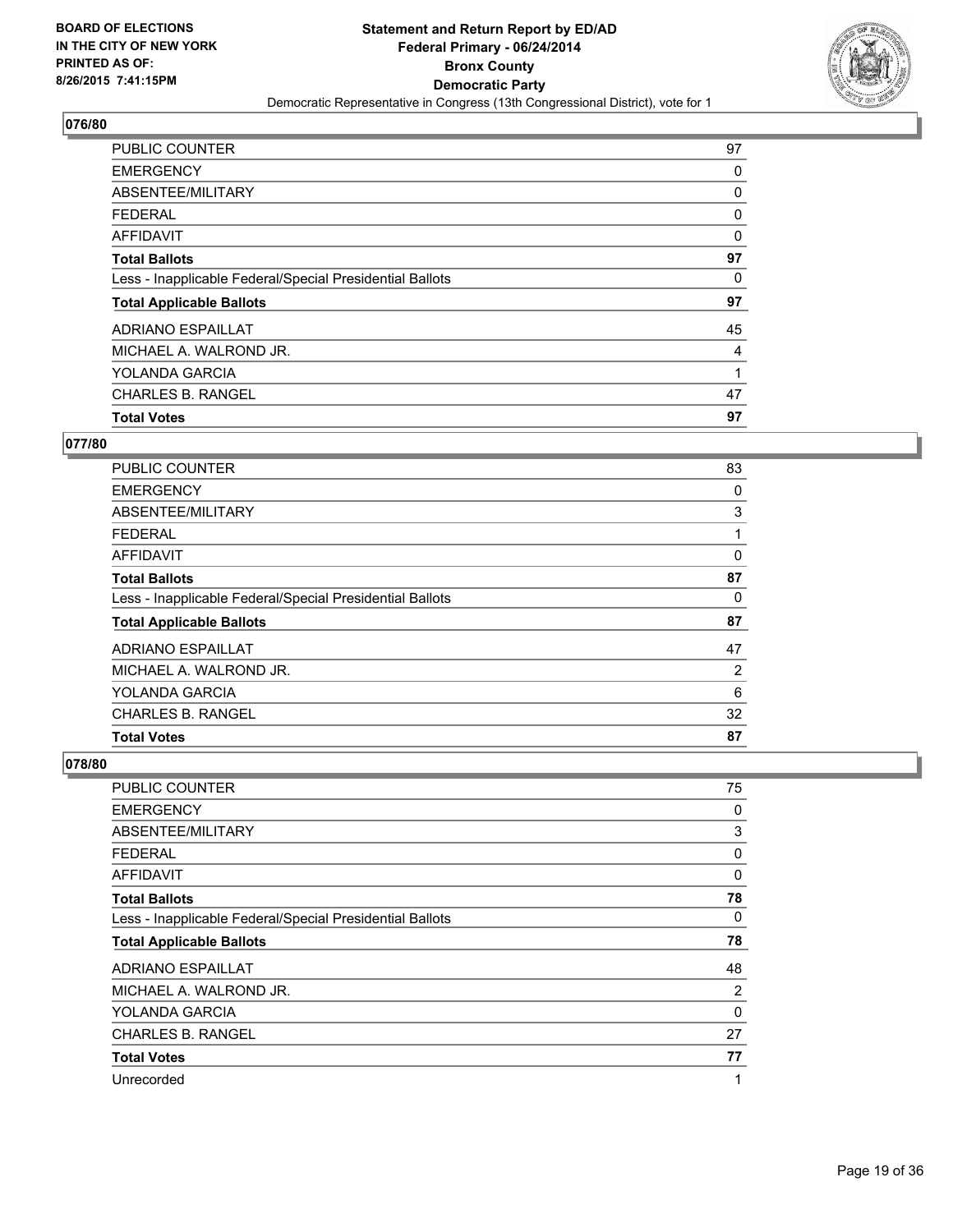

| <b>PUBLIC COUNTER</b>                                    | 63 |
|----------------------------------------------------------|----|
| <b>EMERGENCY</b>                                         | 0  |
| ABSENTEE/MILITARY                                        | 3  |
| <b>FEDERAL</b>                                           |    |
| AFFIDAVIT                                                | 2  |
| <b>Total Ballots</b>                                     | 69 |
| Less - Inapplicable Federal/Special Presidential Ballots | 0  |
| <b>Total Applicable Ballots</b>                          | 69 |
| ADRIANO ESPAILLAT                                        | 31 |
| MICHAEL A. WALROND JR.                                   |    |
| YOLANDA GARCIA                                           | 5  |
| <b>CHARLES B. RANGEL</b>                                 | 32 |
| <b>Total Votes</b>                                       | 69 |

#### **080/80**

| <b>PUBLIC COUNTER</b>                                    | 48 |
|----------------------------------------------------------|----|
| <b>EMERGENCY</b>                                         | 0  |
| ABSENTEE/MILITARY                                        | 0  |
| <b>FEDERAL</b>                                           | 0  |
| AFFIDAVIT                                                | 0  |
| <b>Total Ballots</b>                                     | 48 |
| Less - Inapplicable Federal/Special Presidential Ballots | 0  |
| <b>Total Applicable Ballots</b>                          | 48 |
| <b>ADRIANO ESPAILLAT</b>                                 | 29 |
| MICHAEL A. WALROND JR.                                   | 5  |
| <b>YOLANDA GARCIA</b>                                    | 3  |
| <b>CHARLES B. RANGEL</b>                                 | 11 |
| <b>Total Votes</b>                                       | 48 |

| <b>PUBLIC COUNTER</b>                                    | 51          |
|----------------------------------------------------------|-------------|
| <b>EMERGENCY</b>                                         | 0           |
| ABSENTEE/MILITARY                                        | 5           |
| <b>FEDERAL</b>                                           | 1           |
| <b>AFFIDAVIT</b>                                         | $\Omega$    |
| <b>Total Ballots</b>                                     | 57          |
| Less - Inapplicable Federal/Special Presidential Ballots | 0           |
| <b>Total Applicable Ballots</b>                          | 57          |
| <b>ADRIANO ESPAILLAT</b>                                 | 35          |
| MICHAEL A. WALROND JR.                                   | 3           |
| YOLANDA GARCIA                                           | 4           |
| <b>CHARLES B. RANGEL</b>                                 | 13          |
| UNATTRIBUTABLE WRITE-IN (WRITE-IN)                       | $\mathbf 1$ |
| <b>Total Votes</b>                                       | 56          |
| Unrecorded                                               | 1           |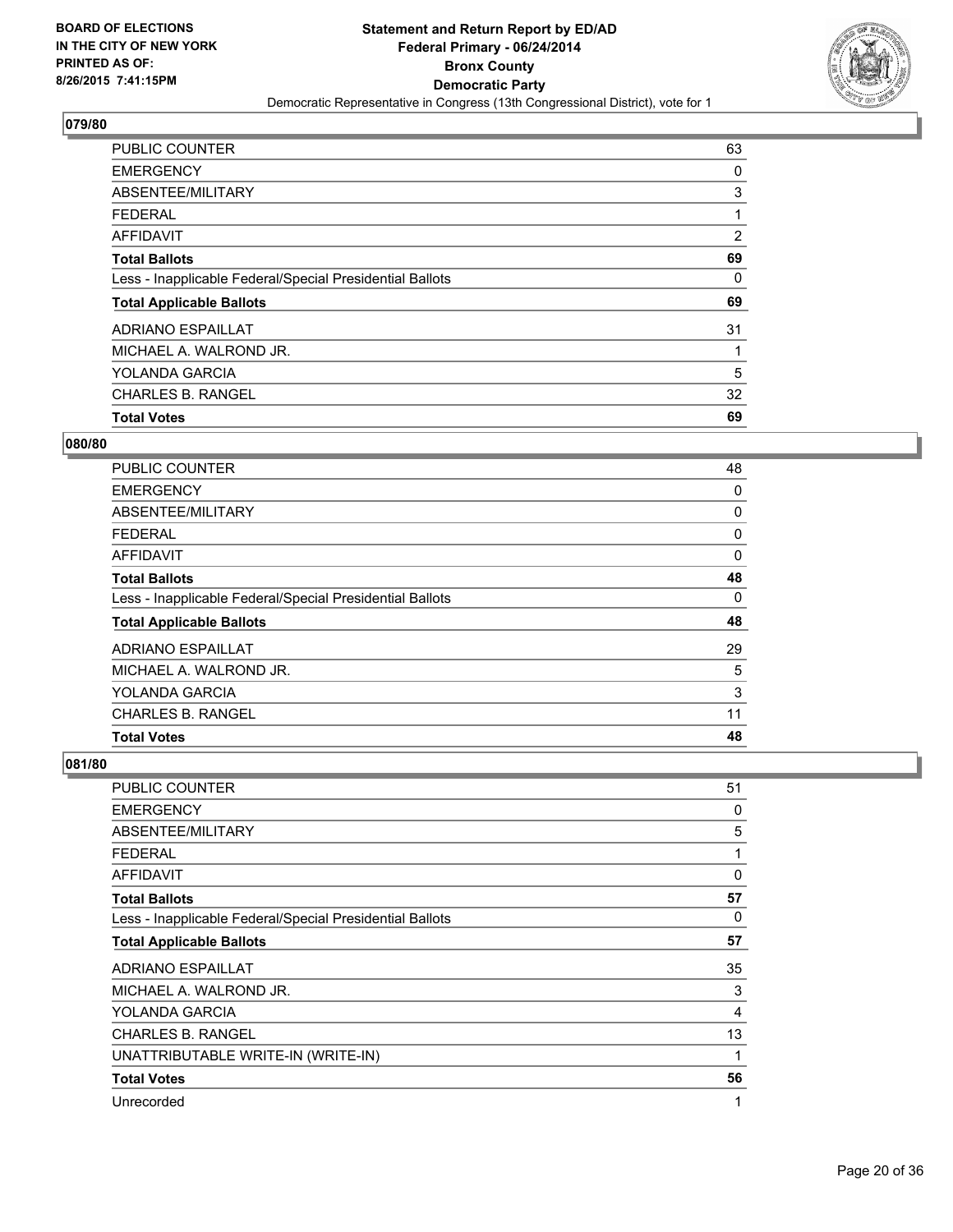

| <b>PUBLIC COUNTER</b>                                    | 36             |
|----------------------------------------------------------|----------------|
| <b>EMERGENCY</b>                                         | 0              |
| ABSENTEE/MILITARY                                        |                |
| <b>FEDERAL</b>                                           | 0              |
| AFFIDAVIT                                                | 0              |
| <b>Total Ballots</b>                                     | 37             |
| Less - Inapplicable Federal/Special Presidential Ballots | 0              |
| <b>Total Applicable Ballots</b>                          | 37             |
| <b>ADRIANO ESPAILLAT</b>                                 | 11             |
| MICHAEL A. WALROND JR.                                   | $\overline{2}$ |
| <b>YOLANDA GARCIA</b>                                    | 3              |
| <b>CHARLES B. RANGEL</b>                                 | 20             |
| <b>Total Votes</b>                                       | 36             |
| Unrecorded                                               | 1              |

## **083/80**

| PUBLIC COUNTER                                           | 73           |
|----------------------------------------------------------|--------------|
| <b>EMERGENCY</b>                                         | 0            |
| ABSENTEE/MILITARY                                        | 3            |
| <b>FEDERAL</b>                                           | 0            |
| AFFIDAVIT                                                | 0            |
| <b>Total Ballots</b>                                     | 76           |
| Less - Inapplicable Federal/Special Presidential Ballots | 0            |
| <b>Total Applicable Ballots</b>                          | 76           |
| <b>ADRIANO ESPAILLAT</b>                                 | 40           |
| MICHAEL A. WALROND JR.                                   | 3            |
| YOLANDA GARCIA                                           | 0            |
| <b>CHARLES B. RANGEL</b>                                 | 32           |
| <b>Total Votes</b>                                       | 75           |
| Unrecorded                                               | $\mathbf{1}$ |

| <b>PUBLIC COUNTER</b>                                    | 28 |
|----------------------------------------------------------|----|
| <b>EMERGENCY</b>                                         | 0  |
| ABSENTEE/MILITARY                                        | 1  |
| <b>FEDERAL</b>                                           | 0  |
| AFFIDAVIT                                                | 0  |
| <b>Total Ballots</b>                                     | 29 |
| Less - Inapplicable Federal/Special Presidential Ballots | 0  |
| <b>Total Applicable Ballots</b>                          | 29 |
| <b>ADRIANO ESPAILLAT</b>                                 | 15 |
| MICHAEL A. WALROND JR.                                   | 0  |
| <b>YOLANDA GARCIA</b>                                    | 1  |
| <b>CHARLES B. RANGEL</b>                                 | 11 |
| UNATTRIBUTABLE WRITE-IN (WRITE-IN)                       | 1  |
| <b>Total Votes</b>                                       | 28 |
| Unrecorded                                               | 1  |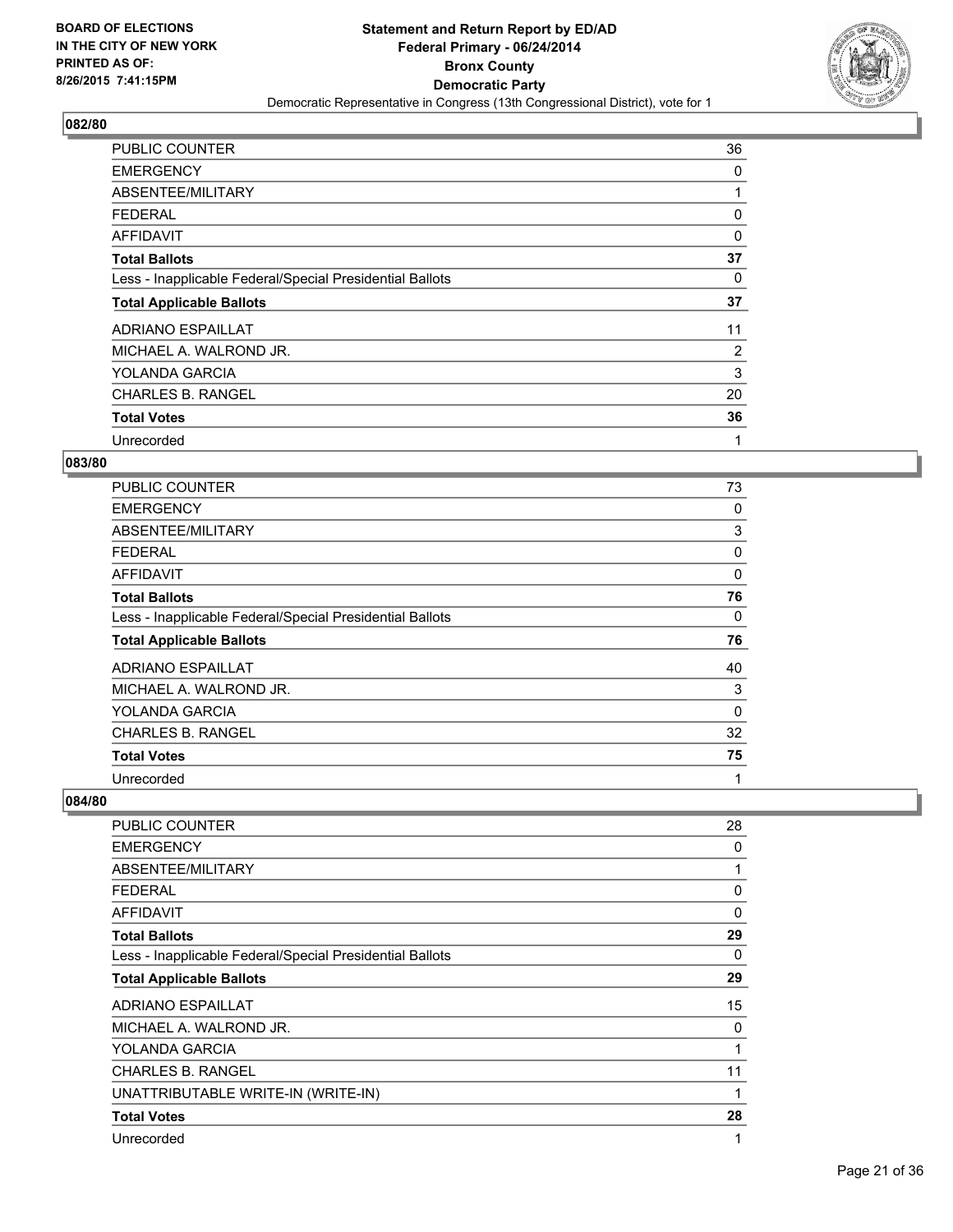

| <b>PUBLIC COUNTER</b>                                    | 83 |
|----------------------------------------------------------|----|
| <b>EMERGENCY</b>                                         | 0  |
| ABSENTEE/MILITARY                                        | 0  |
| <b>FEDERAL</b>                                           | 0  |
| <b>AFFIDAVIT</b>                                         | 0  |
| <b>Total Ballots</b>                                     | 83 |
| Less - Inapplicable Federal/Special Presidential Ballots | 0  |
| <b>Total Applicable Ballots</b>                          | 83 |
| <b>ADRIANO ESPAILLAT</b>                                 | 45 |
| MICHAEL A. WALROND JR.                                   | 2  |
| YOLANDA GARCIA                                           | 5  |
| <b>CHARLES B. RANGEL</b>                                 | 31 |
| <b>Total Votes</b>                                       | 83 |

## **086/80**

| <b>PUBLIC COUNTER</b>                                    | 57 |
|----------------------------------------------------------|----|
| <b>EMERGENCY</b>                                         | 0  |
| ABSENTEE/MILITARY                                        | 0  |
| FEDERAL                                                  |    |
| <b>AFFIDAVIT</b>                                         | 0  |
| <b>Total Ballots</b>                                     | 58 |
| Less - Inapplicable Federal/Special Presidential Ballots | 0  |
| <b>Total Applicable Ballots</b>                          | 58 |
| <b>ADRIANO ESPAILLAT</b>                                 | 34 |
| MICHAEL A. WALROND JR.                                   | 0  |
| YOLANDA GARCIA                                           | 3  |
| <b>CHARLES B. RANGEL</b>                                 | 21 |
| <b>Total Votes</b>                                       | 58 |

| 089/80 COMBINED into: 087/80                             |             |
|----------------------------------------------------------|-------------|
| <b>Total Votes</b>                                       | 31          |
| UNATTRIBUTABLE WRITE-IN (WRITE-IN)                       | 1           |
| <b>CHARLES B. RANGEL</b>                                 | 14          |
| YOLANDA GARCIA                                           | 1           |
| MICHAEL A. WALROND JR.                                   | 2           |
| <b>ADRIANO ESPAILLAT</b>                                 | 13          |
| <b>Total Applicable Ballots</b>                          | 31          |
| Less - Inapplicable Federal/Special Presidential Ballots | 0           |
| <b>Total Ballots</b>                                     | 31          |
| <b>AFFIDAVIT</b>                                         | $\mathbf 0$ |
| <b>FEDERAL</b>                                           | 0           |
| ABSENTEE/MILITARY                                        | 1           |
| <b>EMERGENCY</b>                                         | 0           |
| <b>PUBLIC COUNTER</b>                                    | 30          |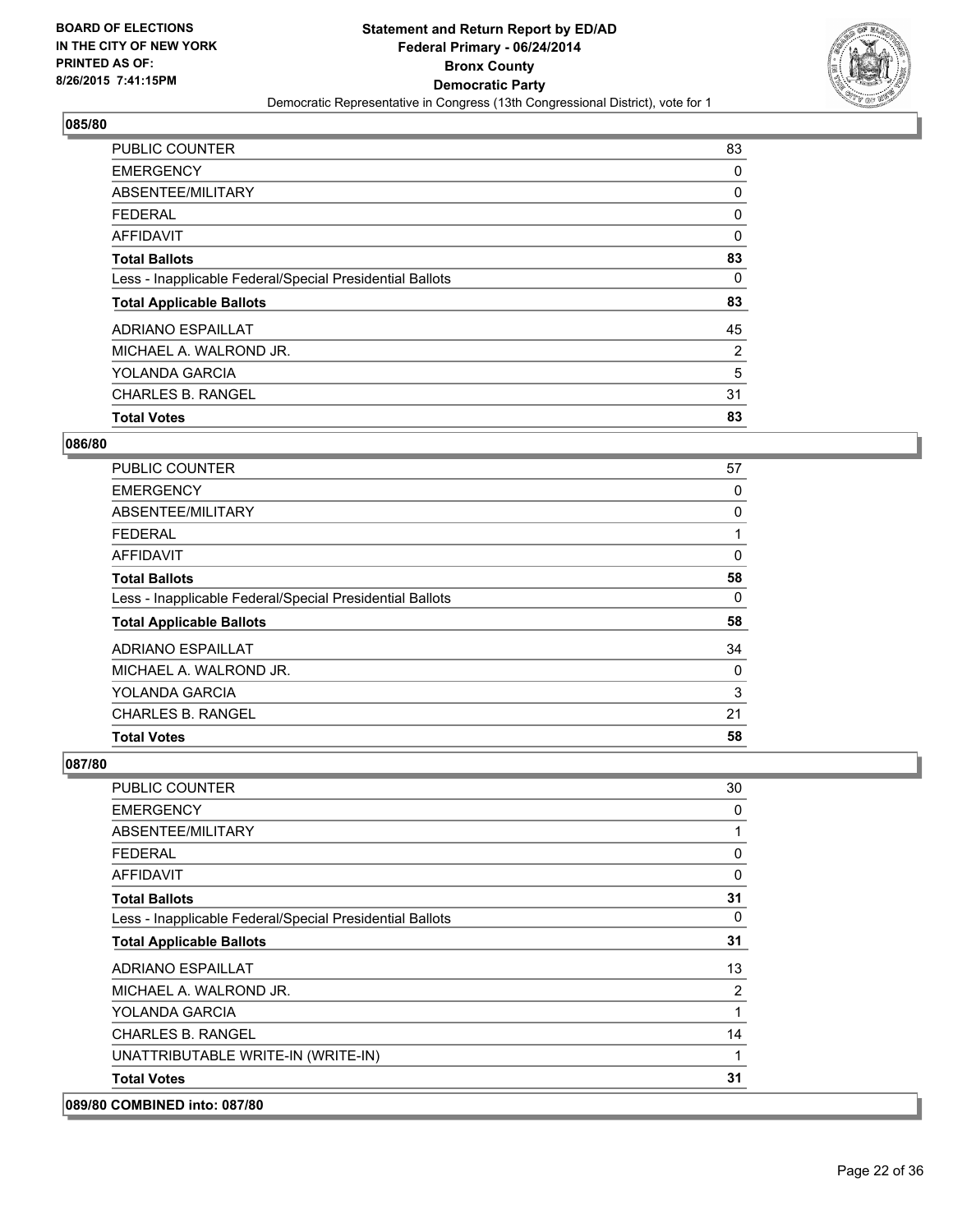

| <b>PUBLIC COUNTER</b>                                    | 68  |
|----------------------------------------------------------|-----|
| <b>EMERGENCY</b>                                         | 0   |
| ABSENTEE/MILITARY                                        | 39  |
| <b>FEDERAL</b>                                           | 0   |
| AFFIDAVIT                                                | 6   |
| <b>Total Ballots</b>                                     | 113 |
| Less - Inapplicable Federal/Special Presidential Ballots | 0   |
| <b>Total Applicable Ballots</b>                          | 113 |
| <b>ADRIANO ESPAILLAT</b>                                 | 49  |
| MICHAEL A. WALROND JR.                                   | 3   |
| YOLANDA GARCIA                                           | 7   |
| <b>CHARLES B. RANGEL</b>                                 | 53  |
| <b>Total Votes</b>                                       | 112 |
| Unrecorded                                               | 1   |

## **002/81**

| <b>PUBLIC COUNTER</b>                                    | 69             |
|----------------------------------------------------------|----------------|
| <b>EMERGENCY</b>                                         | 0              |
| ABSENTEE/MILITARY                                        | 1              |
| <b>FEDERAL</b>                                           | 0              |
| AFFIDAVIT                                                | $\overline{2}$ |
| <b>Total Ballots</b>                                     | 72             |
| Less - Inapplicable Federal/Special Presidential Ballots | 0              |
| <b>Total Applicable Ballots</b>                          | 72             |
| <b>ADRIANO ESPAILLAT</b>                                 | 49             |
| MICHAEL A. WALROND JR.                                   | 2              |
| YOLANDA GARCIA                                           | $\Omega$       |
| <b>CHARLES B. RANGEL</b>                                 | 19             |
| UNATTRIBUTABLE WRITE-IN (WRITE-IN)                       | 1              |
| <b>Total Votes</b>                                       | 71             |
| Unrecorded                                               | 1              |

| <b>CHARLES B. RANGEL</b>                                 | 11 |
|----------------------------------------------------------|----|
| <b>YOLANDA GARCIA</b>                                    | 1  |
| MICHAEL A. WALROND JR.                                   | 1  |
| <b>ADRIANO ESPAILLAT</b>                                 | 14 |
| <b>Total Applicable Ballots</b>                          | 27 |
| Less - Inapplicable Federal/Special Presidential Ballots | 0  |
| <b>Total Ballots</b>                                     | 27 |
| AFFIDAVIT                                                | 0  |
| <b>FEDERAL</b>                                           | 0  |
| ABSENTEE/MILITARY                                        | 0  |
| <b>EMERGENCY</b>                                         | 0  |
| <b>PUBLIC COUNTER</b>                                    | 27 |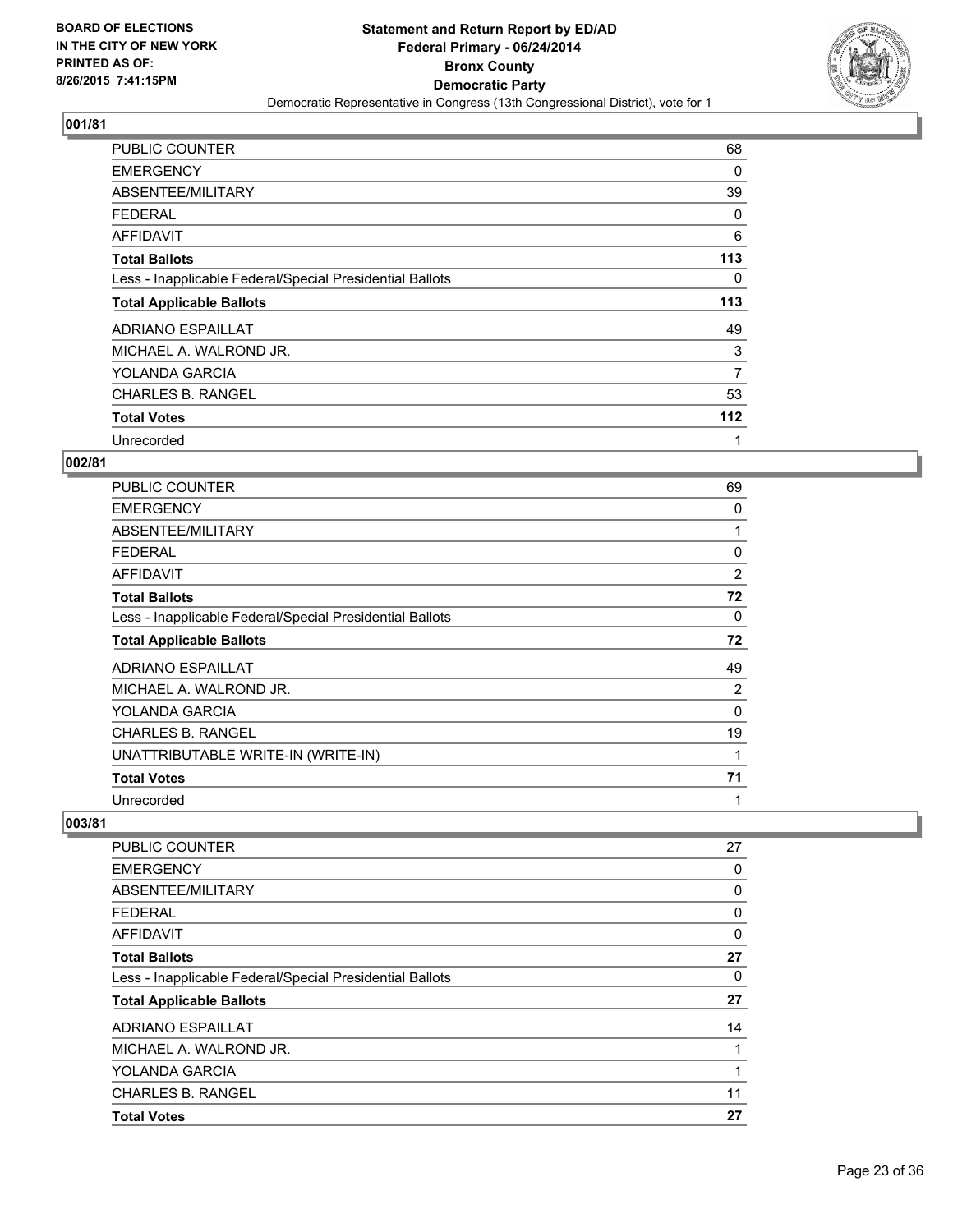

| <b>PUBLIC COUNTER</b>                                    | 110            |
|----------------------------------------------------------|----------------|
| <b>EMERGENCY</b>                                         | 0              |
| ABSENTEE/MILITARY                                        | $\overline{2}$ |
| <b>FEDERAL</b>                                           | 0              |
| AFFIDAVIT                                                | 3              |
| <b>Total Ballots</b>                                     | 115            |
| Less - Inapplicable Federal/Special Presidential Ballots | 0              |
| <b>Total Applicable Ballots</b>                          | 115            |
| ADRIANO ESPAILLAT                                        | 83             |
| MICHAEL A. WALROND JR.                                   | 4              |
| YOLANDA GARCIA                                           | 4              |
| <b>CHARLES B. RANGEL</b>                                 | 23             |
| <b>Total Votes</b>                                       | 114            |
| Unrecorded                                               |                |

## **005/81**

| <b>PUBLIC COUNTER</b>                                    | 98  |
|----------------------------------------------------------|-----|
| <b>EMERGENCY</b>                                         | 0   |
| ABSENTEE/MILITARY                                        | 3   |
| <b>FEDERAL</b>                                           | 0   |
| AFFIDAVIT                                                | 0   |
| <b>Total Ballots</b>                                     | 101 |
| Less - Inapplicable Federal/Special Presidential Ballots | 0   |
| <b>Total Applicable Ballots</b>                          | 101 |
| <b>ADRIANO ESPAILLAT</b>                                 | 68  |
| MICHAEL A. WALROND JR.                                   | 2   |
| YOLANDA GARCIA                                           | 1   |
| <b>CHARLES B. RANGEL</b>                                 | 29  |
| UNATTRIBUTABLE WRITE-IN (WRITE-IN)                       | 1   |
| <b>Total Votes</b>                                       | 101 |

| <b>PUBLIC COUNTER</b>                                    | 74 |
|----------------------------------------------------------|----|
| <b>EMERGENCY</b>                                         | 0  |
| ABSENTEE/MILITARY                                        | 1  |
| <b>FEDERAL</b>                                           | 1  |
| AFFIDAVIT                                                | 0  |
| <b>Total Ballots</b>                                     | 76 |
| Less - Inapplicable Federal/Special Presidential Ballots | 0  |
| <b>Total Applicable Ballots</b>                          | 76 |
| <b>ADRIANO ESPAILLAT</b>                                 | 37 |
| MICHAEL A. WALROND JR.                                   | 2  |
| YOLANDA GARCIA                                           | 1  |
| <b>CHARLES B. RANGEL</b>                                 | 35 |
| <b>Total Votes</b>                                       | 75 |
| Unrecorded                                               | 1  |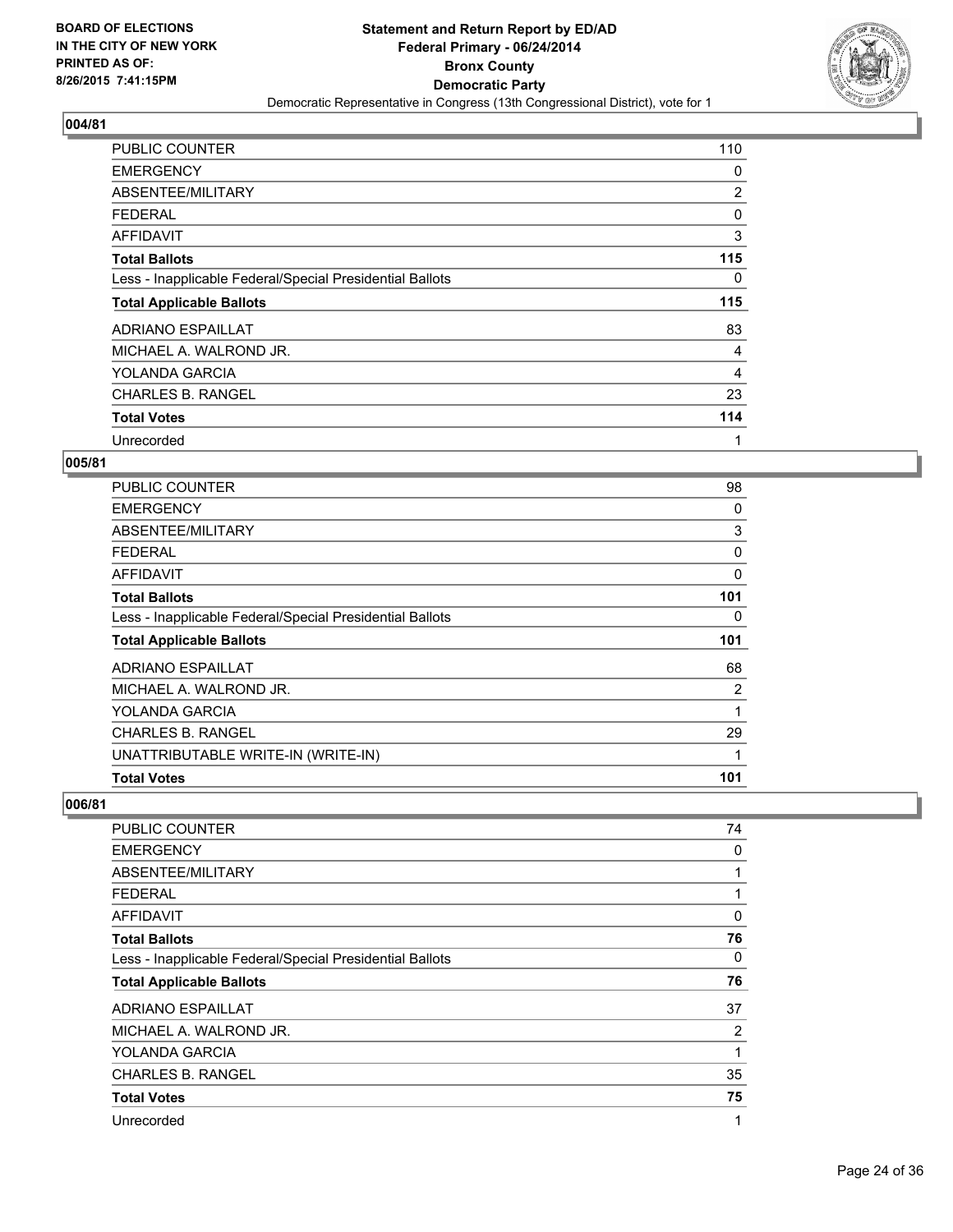

| <b>PUBLIC COUNTER</b>                                    | 53 |
|----------------------------------------------------------|----|
| <b>EMERGENCY</b>                                         | 0  |
| ABSENTEE/MILITARY                                        |    |
| <b>FEDERAL</b>                                           | 4  |
| <b>AFFIDAVIT</b>                                         | 0  |
| <b>Total Ballots</b>                                     | 58 |
| Less - Inapplicable Federal/Special Presidential Ballots | 0  |
| <b>Total Applicable Ballots</b>                          | 58 |
| ADRIANO ESPAILLAT                                        | 43 |
| MICHAEL A. WALROND JR.                                   | 0  |
| <b>YOLANDA GARCIA</b>                                    | 0  |
| <b>CHARLES B. RANGEL</b>                                 | 13 |
| <b>Total Votes</b>                                       | 56 |
| Unrecorded                                               | 2  |

## **008/81**

| PUBLIC COUNTER                                           | 55 |
|----------------------------------------------------------|----|
| <b>EMERGENCY</b>                                         | 0  |
| ABSENTEE/MILITARY                                        | 1  |
| <b>FEDERAL</b>                                           | 0  |
| AFFIDAVIT                                                | 0  |
| <b>Total Ballots</b>                                     | 56 |
| Less - Inapplicable Federal/Special Presidential Ballots | 0  |
| <b>Total Applicable Ballots</b>                          | 56 |
| <b>ADRIANO ESPAILLAT</b>                                 | 27 |
| MICHAEL A. WALROND JR.                                   | 4  |
| <b>YOLANDA GARCIA</b>                                    | 1  |
| <b>CHARLES B. RANGEL</b>                                 | 24 |
| <b>Total Votes</b>                                       | 56 |

| PUBLIC COUNTER                                           | 82 |
|----------------------------------------------------------|----|
| <b>EMERGENCY</b>                                         | 0  |
| ABSENTEE/MILITARY                                        | 0  |
| <b>FEDERAL</b>                                           | 0  |
| <b>AFFIDAVIT</b>                                         | 1  |
| <b>Total Ballots</b>                                     | 83 |
| Less - Inapplicable Federal/Special Presidential Ballots | 0  |
| <b>Total Applicable Ballots</b>                          | 83 |
| <b>ADRIANO ESPAILLAT</b>                                 | 49 |
| MICHAEL A. WALROND JR.                                   | 2  |
| <b>YOLANDA GARCIA</b>                                    | 0  |
| <b>CHARLES B. RANGEL</b>                                 | 31 |
| UNATTRIBUTABLE WRITE-IN (WRITE-IN)                       | 1  |
| <b>Total Votes</b>                                       | 83 |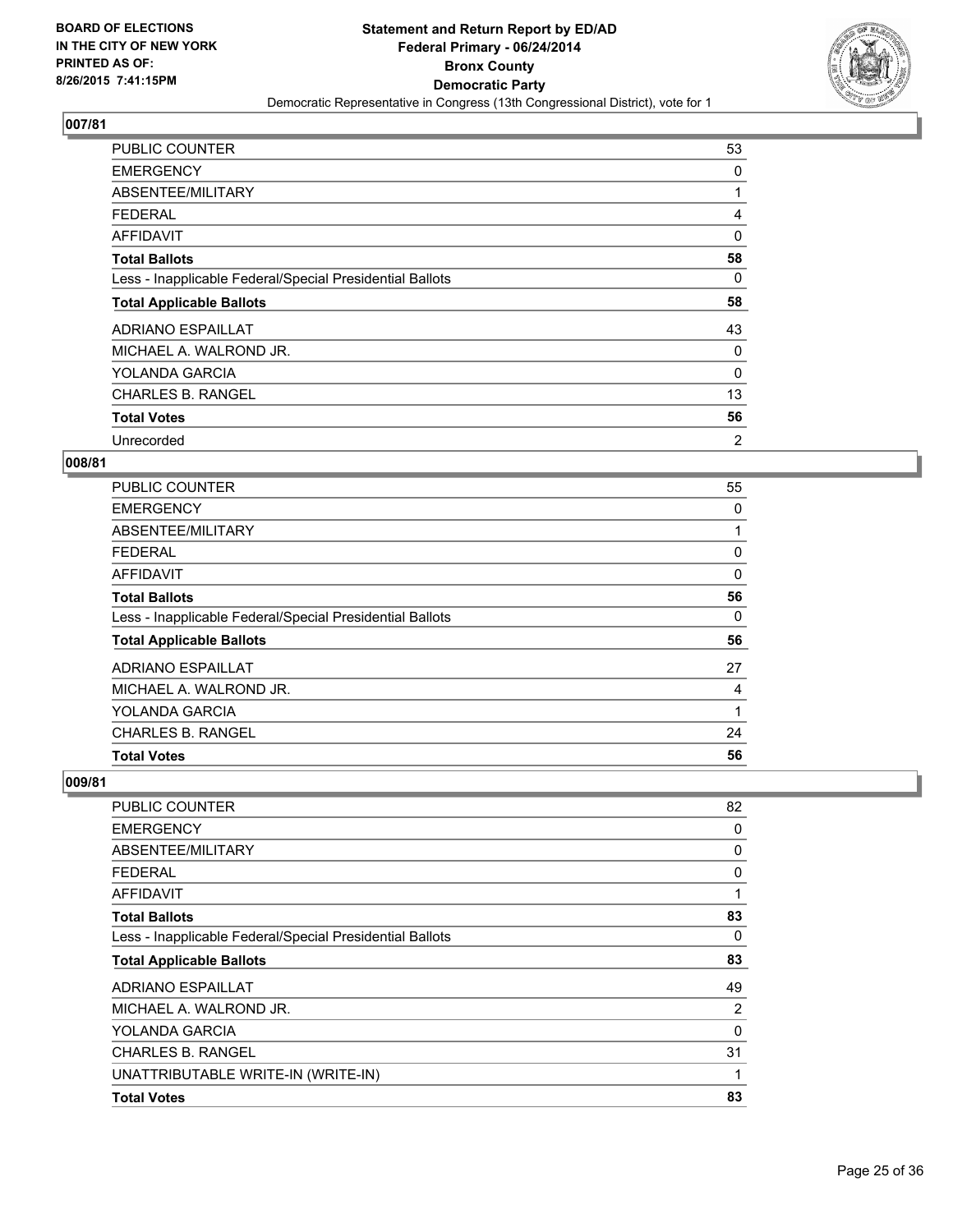

| PUBLIC COUNTER                                           | 16 |
|----------------------------------------------------------|----|
| <b>EMERGENCY</b>                                         | 0  |
| ABSENTEE/MILITARY                                        | 0  |
| <b>FEDERAL</b>                                           |    |
| <b>AFFIDAVIT</b>                                         | 0  |
| <b>Total Ballots</b>                                     | 17 |
| Less - Inapplicable Federal/Special Presidential Ballots | 0  |
| <b>Total Applicable Ballots</b>                          | 17 |
| ADRIANO ESPAILLAT                                        | 9  |
| MICHAEL A. WALROND JR.                                   | 0  |
| <b>YOLANDA GARCIA</b>                                    | 0  |
| <b>CHARLES B. RANGEL</b>                                 | 8  |
| <b>Total Votes</b>                                       | 17 |

# **012/81**

| <b>PUBLIC COUNTER</b>                                    | 83 |
|----------------------------------------------------------|----|
| <b>EMERGENCY</b>                                         | 0  |
| ABSENTEE/MILITARY                                        | 0  |
| FEDERAL                                                  | 0  |
| <b>AFFIDAVIT</b>                                         | 0  |
| <b>Total Ballots</b>                                     | 83 |
| Less - Inapplicable Federal/Special Presidential Ballots | 0  |
| <b>Total Applicable Ballots</b>                          | 83 |
| <b>ADRIANO ESPAILLAT</b>                                 | 30 |
| MICHAEL A. WALROND JR.                                   | 7  |
| YOLANDA GARCIA                                           | 1  |
| <b>CHARLES B. RANGEL</b>                                 | 45 |
| <b>Total Votes</b>                                       | 83 |

| <b>PUBLIC COUNTER</b>                                    | 37             |
|----------------------------------------------------------|----------------|
| <b>EMERGENCY</b>                                         | 0              |
| ABSENTEE/MILITARY                                        | $\overline{2}$ |
| <b>FEDERAL</b>                                           | 1              |
| <b>AFFIDAVIT</b>                                         | 3              |
| <b>Total Ballots</b>                                     | 43             |
| Less - Inapplicable Federal/Special Presidential Ballots | 0              |
| <b>Total Applicable Ballots</b>                          | 43             |
| <b>ADRIANO ESPAILLAT</b>                                 | 16             |
| MICHAEL A. WALROND JR.                                   | 2              |
| <b>YOLANDA GARCIA</b>                                    | 3              |
| <b>CHARLES B. RANGEL</b>                                 | 21             |
| <b>Total Votes</b>                                       | 42             |
| Unrecorded                                               | 1              |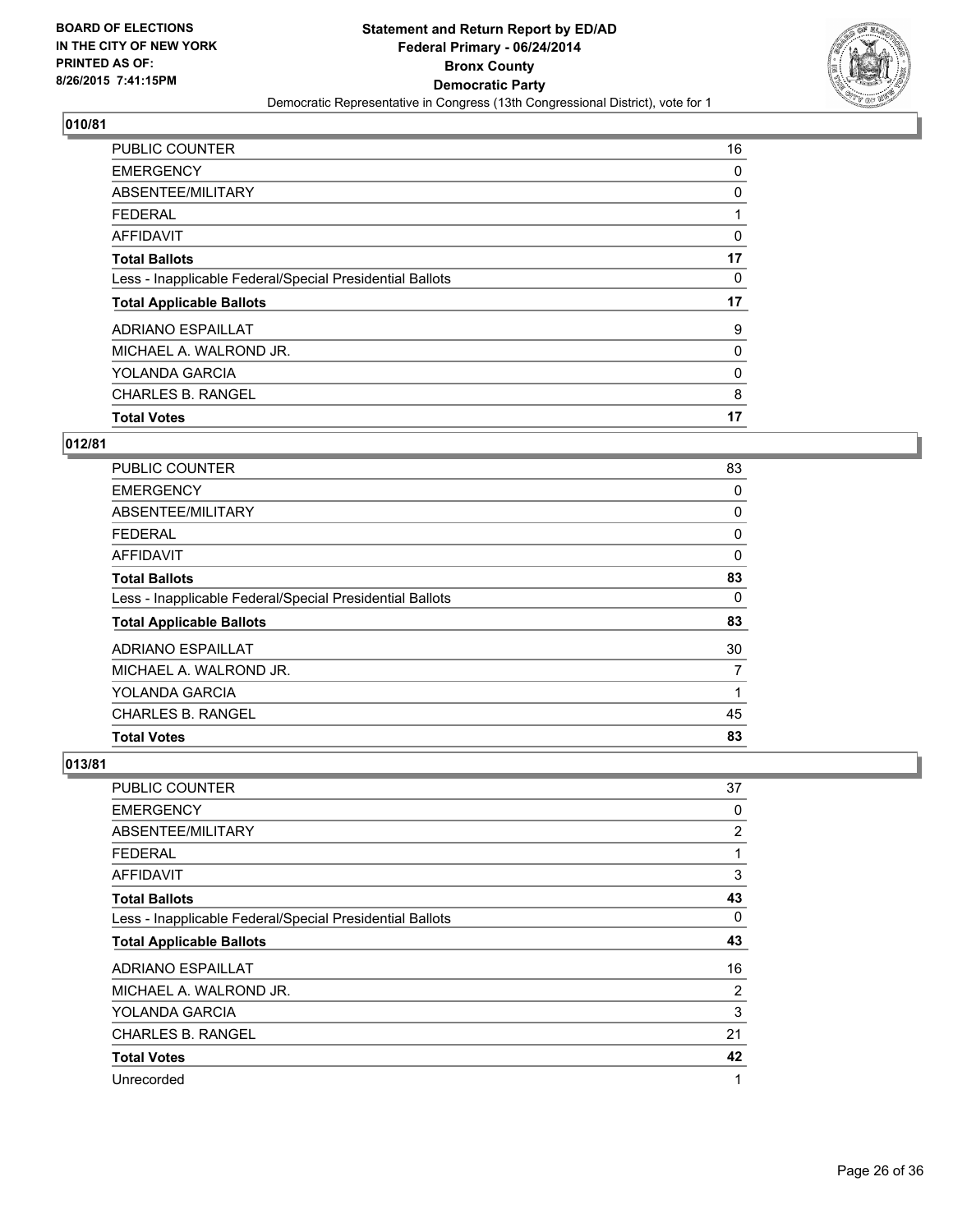

| <b>PUBLIC COUNTER</b>                                    | 104   |
|----------------------------------------------------------|-------|
| <b>EMERGENCY</b>                                         | 0     |
| ABSENTEE/MILITARY                                        | 6     |
| <b>FEDERAL</b>                                           | 1     |
| AFFIDAVIT                                                |       |
| <b>Total Ballots</b>                                     | 112   |
| Less - Inapplicable Federal/Special Presidential Ballots | 0     |
| <b>Total Applicable Ballots</b>                          | $112$ |
| <b>ADRIANO ESPAILLAT</b>                                 | 58    |
| MICHAEL A. WALROND JR.                                   | 4     |
| <b>YOLANDA GARCIA</b>                                    | 4     |
| <b>CHARLES B. RANGEL</b>                                 | 46    |
| <b>Total Votes</b>                                       | 112   |

## **015/81**

| <b>PUBLIC COUNTER</b>                                    | 91  |
|----------------------------------------------------------|-----|
| <b>EMERGENCY</b>                                         | 0   |
| ABSENTEE/MILITARY                                        | 6   |
| <b>FEDERAL</b>                                           | 0   |
| <b>AFFIDAVIT</b>                                         | 3   |
| <b>Total Ballots</b>                                     | 100 |
| Less - Inapplicable Federal/Special Presidential Ballots | 0   |
| <b>Total Applicable Ballots</b>                          | 100 |
| <b>ADRIANO ESPAILLAT</b>                                 | 52  |
| MICHAEL A. WALROND JR.                                   | 3   |
| YOLANDA GARCIA                                           | 3   |
| <b>CHARLES B. RANGEL</b>                                 | 39  |
| ELLIOT ENGEL (WRITE-IN)                                  | 1   |
| UNATTRIBUTABLE WRITE-IN (WRITE-IN)                       | 1   |
| <b>Total Votes</b>                                       | 99  |
| Unrecorded                                               | 1   |

| PUBLIC COUNTER                                           | 5        |
|----------------------------------------------------------|----------|
| <b>EMERGENCY</b>                                         | 0        |
|                                                          |          |
| ABSENTEE/MILITARY                                        | 1        |
| <b>FEDERAL</b>                                           | 0        |
| <b>AFFIDAVIT</b>                                         | $\Omega$ |
| <b>Total Ballots</b>                                     | 6        |
| Less - Inapplicable Federal/Special Presidential Ballots | 0        |
| <b>Total Applicable Ballots</b>                          | 6        |
| <b>ADRIANO ESPAILLAT</b>                                 | 4        |
| MICHAEL A. WALROND JR.                                   | 0        |
| YOLANDA GARCIA                                           | 1        |
| <b>CHARLES B. RANGEL</b>                                 | 1        |
| <b>Total Votes</b>                                       | 6        |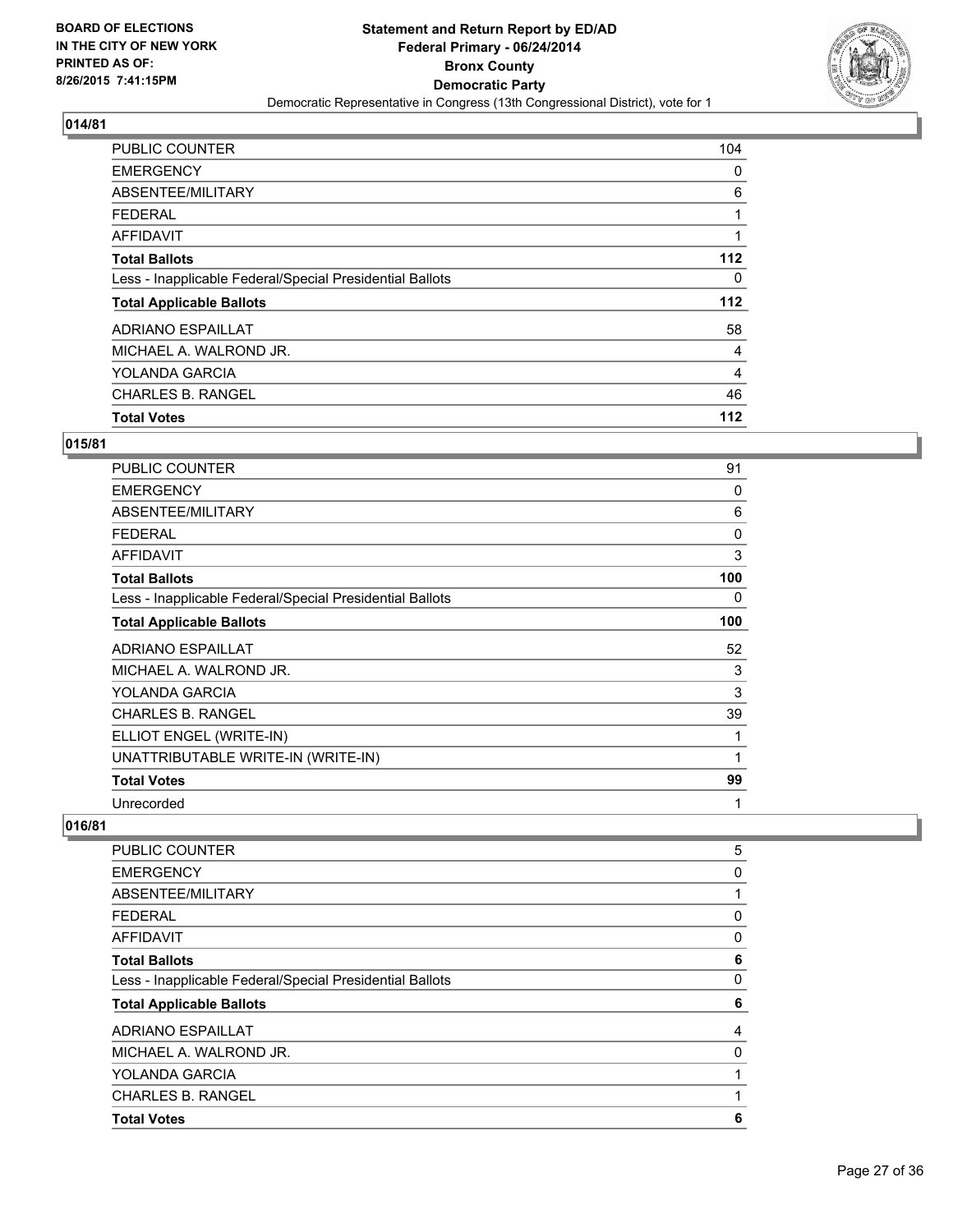

| <b>PUBLIC COUNTER</b>                                    | 116 |
|----------------------------------------------------------|-----|
| <b>EMERGENCY</b>                                         | 0   |
| ABSENTEE/MILITARY                                        |     |
| <b>FEDERAL</b>                                           | 0   |
| <b>AFFIDAVIT</b>                                         |     |
| <b>Total Ballots</b>                                     | 118 |
| Less - Inapplicable Federal/Special Presidential Ballots | 0   |
| <b>Total Applicable Ballots</b>                          | 118 |
| <b>ADRIANO ESPAILLAT</b>                                 | 50  |
| MICHAEL A. WALROND JR.                                   | 3   |
| <b>YOLANDA GARCIA</b>                                    | 2   |
| <b>CHARLES B. RANGEL</b>                                 | 63  |
| <b>Total Votes</b>                                       | 118 |

#### **034/81**

| <b>PUBLIC COUNTER</b>                                    | 97             |
|----------------------------------------------------------|----------------|
| <b>EMERGENCY</b>                                         | 0              |
| <b>ABSENTEE/MILITARY</b>                                 | 3              |
| FEDERAL                                                  | $\overline{2}$ |
| <b>AFFIDAVIT</b>                                         | 1              |
| <b>Total Ballots</b>                                     | 103            |
| Less - Inapplicable Federal/Special Presidential Ballots | 0              |
| <b>Total Applicable Ballots</b>                          | 103            |
| <b>ADRIANO ESPAILLAT</b>                                 | 43             |
| MICHAEL A. WALROND JR.                                   | 3              |
| YOLANDA GARCIA                                           | 1              |
| CHARLES B. RANGEL                                        | 54             |
| BENITO ALGOUN (WRITE-IN)                                 | 1              |
| RUSSELL KANEY (WRITE-IN)                                 | 1              |
| <b>Total Votes</b>                                       | 103            |

| PUBLIC COUNTER                                           | 83 |
|----------------------------------------------------------|----|
| <b>EMERGENCY</b>                                         | 0  |
| <b>ABSENTEE/MILITARY</b>                                 | 1  |
| FEDERAL                                                  | 2  |
| <b>AFFIDAVIT</b>                                         | 3  |
| <b>Total Ballots</b>                                     | 89 |
| Less - Inapplicable Federal/Special Presidential Ballots | 0  |
| <b>Total Applicable Ballots</b>                          | 89 |
| <b>ADRIANO ESPAILLAT</b>                                 | 38 |
| MICHAEL A. WALROND JR.                                   | 2  |
| YOLANDA GARCIA                                           | 4  |
| <b>CHARLES B. RANGEL</b>                                 | 43 |
| UNATTRIBUTABLE WRITE-IN (WRITE-IN)                       | 1  |
| <b>Total Votes</b>                                       | 88 |
| Unrecorded                                               | 1  |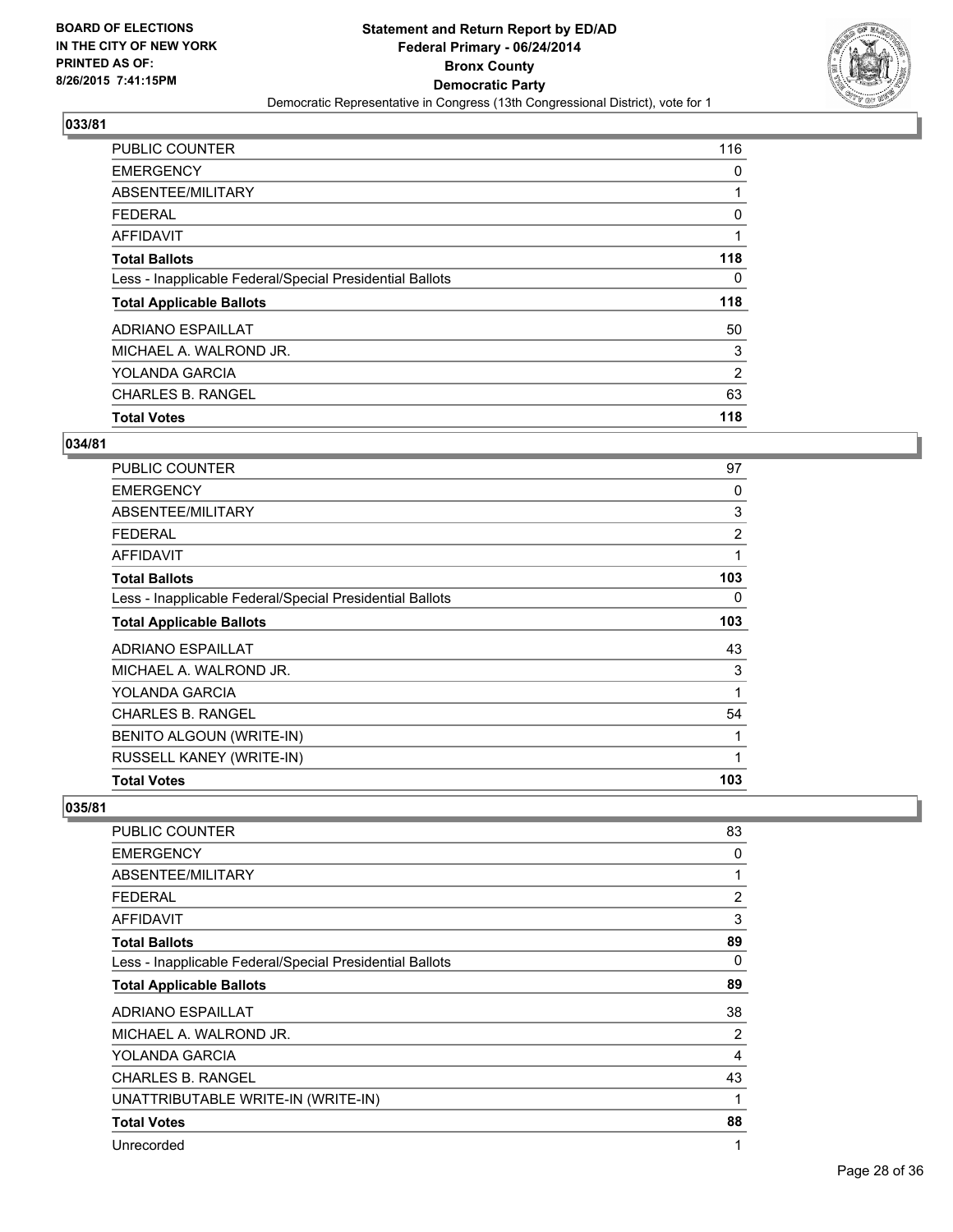

| <b>PUBLIC COUNTER</b>                                    | 76             |
|----------------------------------------------------------|----------------|
| <b>EMERGENCY</b>                                         | 0              |
| ABSENTEE/MILITARY                                        | 4              |
| <b>FEDERAL</b>                                           | $\overline{2}$ |
| AFFIDAVIT                                                | 0              |
| <b>Total Ballots</b>                                     | 82             |
| Less - Inapplicable Federal/Special Presidential Ballots | 0              |
| <b>Total Applicable Ballots</b>                          | 82             |
| ADRIANO ESPAILLAT                                        | 50             |
| MICHAEL A. WALROND JR.                                   | 0              |
| YOLANDA GARCIA                                           | 2              |
| <b>CHARLES B. RANGEL</b>                                 | 29             |
| <b>JACK MARTH (WRITE-IN)</b>                             | 1              |
| <b>Total Votes</b>                                       | 82             |

## **037/81**

| <b>PUBLIC COUNTER</b>                                    | 65 |
|----------------------------------------------------------|----|
| <b>EMERGENCY</b>                                         | 0  |
| ABSENTEE/MILITARY                                        | 3  |
| <b>FEDERAL</b>                                           | 3  |
| AFFIDAVIT                                                | 3  |
| <b>Total Ballots</b>                                     | 74 |
| Less - Inapplicable Federal/Special Presidential Ballots | 0  |
| <b>Total Applicable Ballots</b>                          | 74 |
| <b>ADRIANO ESPAILLAT</b>                                 | 41 |
| MICHAEL A. WALROND JR.                                   |    |
| <b>YOLANDA GARCIA</b>                                    | 4  |
| <b>CHARLES B. RANGEL</b>                                 | 27 |
| UNATTRIBUTABLE WRITE-IN (WRITE-IN)                       | 1  |
| <b>Total Votes</b>                                       | 74 |

| <b>PUBLIC COUNTER</b>                                    | 131 |
|----------------------------------------------------------|-----|
| <b>EMERGENCY</b>                                         | 0   |
| ABSENTEE/MILITARY                                        | 1   |
| <b>FEDERAL</b>                                           | 0   |
| AFFIDAVIT                                                | 2   |
| <b>Total Ballots</b>                                     | 134 |
| Less - Inapplicable Federal/Special Presidential Ballots | 0   |
| <b>Total Applicable Ballots</b>                          | 134 |
| <b>ADRIANO ESPAILLAT</b>                                 | 78  |
| MICHAEL A. WALROND JR.                                   | 2   |
| <b>YOLANDA GARCIA</b>                                    | 2   |
| <b>CHARLES B. RANGEL</b>                                 | 51  |
| UNATTRIBUTABLE WRITE-IN (WRITE-IN)                       | 1   |
| <b>Total Votes</b>                                       | 134 |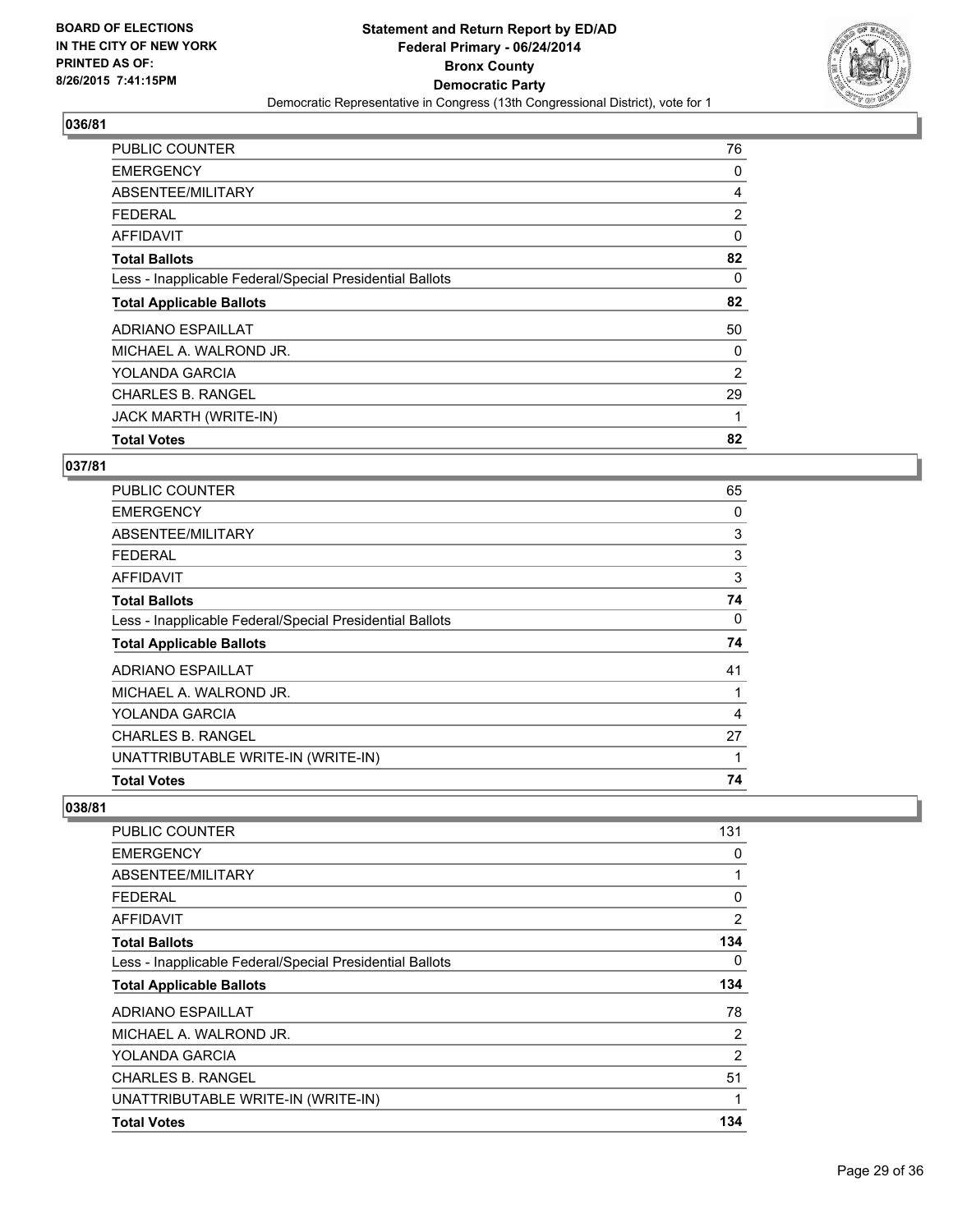

| <b>PUBLIC COUNTER</b>                                    | 43 |
|----------------------------------------------------------|----|
| <b>EMERGENCY</b>                                         | 0  |
| ABSENTEE/MILITARY                                        | 0  |
| FEDERAL                                                  | 0  |
| <b>AFFIDAVIT</b>                                         | 0  |
| <b>Total Ballots</b>                                     | 43 |
| Less - Inapplicable Federal/Special Presidential Ballots | 0  |
| <b>Total Applicable Ballots</b>                          | 43 |
| ADRIANO ESPAILLAT                                        | 29 |
| MICHAEL A. WALROND JR.                                   | 0  |
| <b>YOLANDA GARCIA</b>                                    | 2  |
| <b>CHARLES B. RANGEL</b>                                 | 12 |
| <b>Total Votes</b>                                       | 43 |

#### **040/81**

| <b>PUBLIC COUNTER</b>                                    | 86 |
|----------------------------------------------------------|----|
| <b>EMERGENCY</b>                                         | 0  |
| ABSENTEE/MILITARY                                        | 1  |
| <b>FEDERAL</b>                                           | 1  |
| AFFIDAVIT                                                | 2  |
| <b>Total Ballots</b>                                     | 90 |
| Less - Inapplicable Federal/Special Presidential Ballots | 0  |
| <b>Total Applicable Ballots</b>                          | 90 |
| <b>ADRIANO ESPAILLAT</b>                                 | 50 |
| MICHAEL A. WALROND JR.                                   | 6  |
| YOLANDA GARCIA                                           | 1  |
| <b>CHARLES B. RANGEL</b>                                 | 32 |
| UNATTRIBUTABLE WRITE-IN (WRITE-IN)                       | 1  |
| <b>Total Votes</b>                                       | 90 |

| <b>Total Votes</b>                                       | 74 |
|----------------------------------------------------------|----|
| <b>CHARLES B. RANGEL</b>                                 | 20 |
| YOLANDA GARCIA                                           | 0  |
| MICHAEL A. WALROND JR.                                   | 2  |
| <b>ADRIANO ESPAILLAT</b>                                 | 52 |
| <b>Total Applicable Ballots</b>                          | 74 |
| Less - Inapplicable Federal/Special Presidential Ballots | 0  |
| <b>Total Ballots</b>                                     | 74 |
| AFFIDAVIT                                                | 0  |
| <b>FEDERAL</b>                                           | 0  |
| ABSENTEE/MILITARY                                        | 3  |
| <b>EMERGENCY</b>                                         | 0  |
| PUBLIC COUNTER                                           | 71 |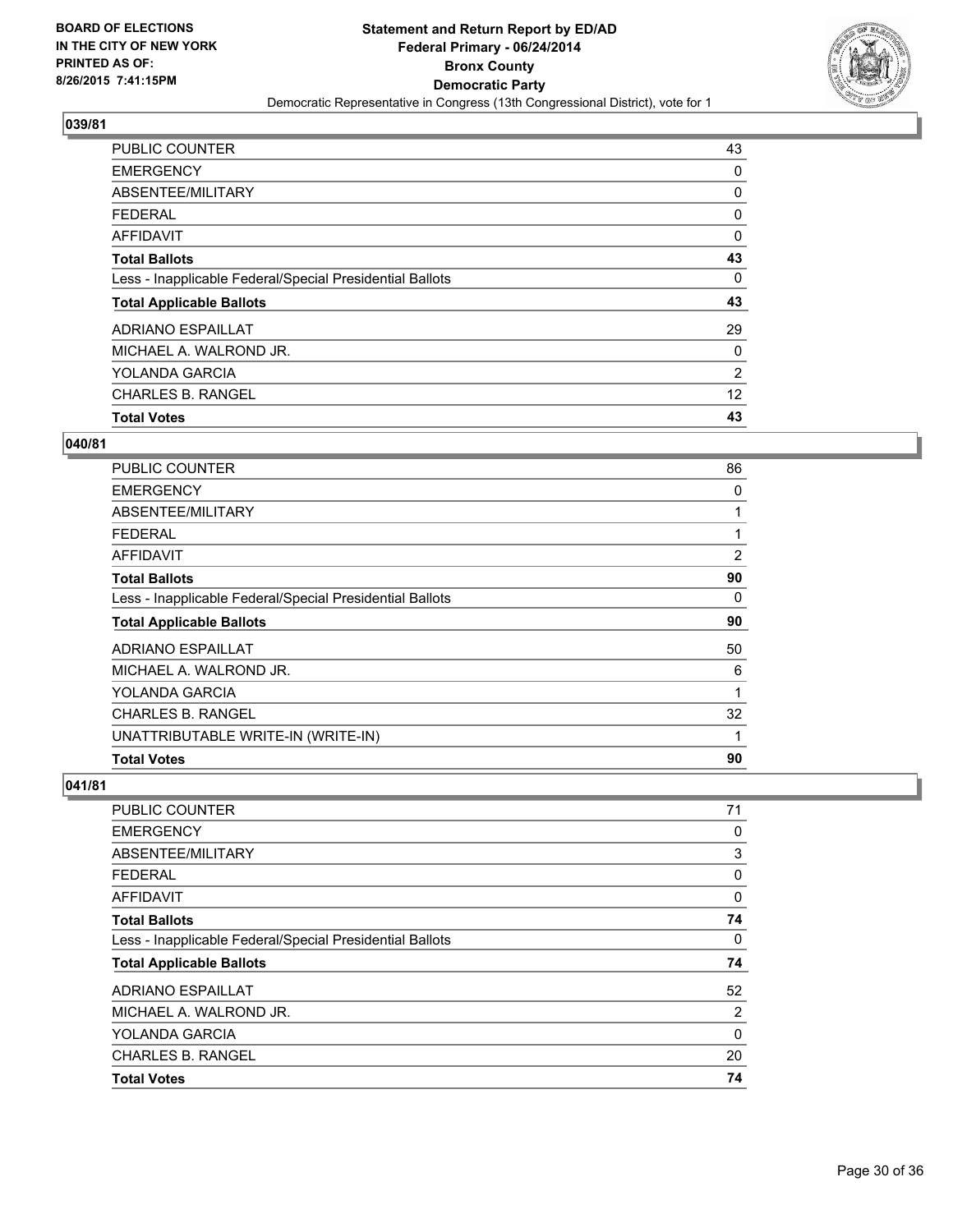

| <b>PUBLIC COUNTER</b>                                    | 28             |
|----------------------------------------------------------|----------------|
| <b>EMERGENCY</b>                                         | 0              |
| ABSENTEE/MILITARY                                        | 0              |
| <b>FEDERAL</b>                                           | $\overline{2}$ |
| <b>AFFIDAVIT</b>                                         | 0              |
| <b>Total Ballots</b>                                     | 30             |
| Less - Inapplicable Federal/Special Presidential Ballots | 0              |
| <b>Total Applicable Ballots</b>                          | 30             |
| <b>ADRIANO ESPAILLAT</b>                                 | 19             |
| MICHAEL A. WALROND JR.                                   |                |
| <b>YOLANDA GARCIA</b>                                    | 0              |
| <b>CHARLES B. RANGEL</b>                                 | 10             |
| <b>Total Votes</b>                                       | 30             |

#### **045/81**

| <b>PUBLIC COUNTER</b>                                    | 16 |
|----------------------------------------------------------|----|
| <b>EMERGENCY</b>                                         | 0  |
| ABSENTEE/MILITARY                                        | 0  |
| FEDERAL                                                  | 0  |
| <b>AFFIDAVIT</b>                                         |    |
| <b>Total Ballots</b>                                     | 17 |
| Less - Inapplicable Federal/Special Presidential Ballots | 0  |
| <b>Total Applicable Ballots</b>                          | 17 |
| <b>ADRIANO ESPAILLAT</b>                                 | 12 |
| MICHAEL A. WALROND JR.                                   | 0  |
| <b>YOLANDA GARCIA</b>                                    | 1  |
| <b>CHARLES B. RANGEL</b>                                 | 4  |
| <b>Total Votes</b>                                       | 17 |

| PUBLIC COUNTER                                           | 26 |
|----------------------------------------------------------|----|
| <b>EMERGENCY</b>                                         | 0  |
| ABSENTEE/MILITARY                                        |    |
| <b>FEDERAL</b>                                           |    |
| AFFIDAVIT                                                | 0  |
| <b>Total Ballots</b>                                     | 28 |
| Less - Inapplicable Federal/Special Presidential Ballots | 0  |
| <b>Total Applicable Ballots</b>                          | 28 |
| <b>ADRIANO ESPAILLAT</b>                                 | 16 |
| MICHAEL A. WALROND JR.                                   | 0  |
| YOLANDA GARCIA                                           | 1  |
| <b>CHARLES B. RANGEL</b>                                 | 11 |
| <b>Total Votes</b>                                       | 28 |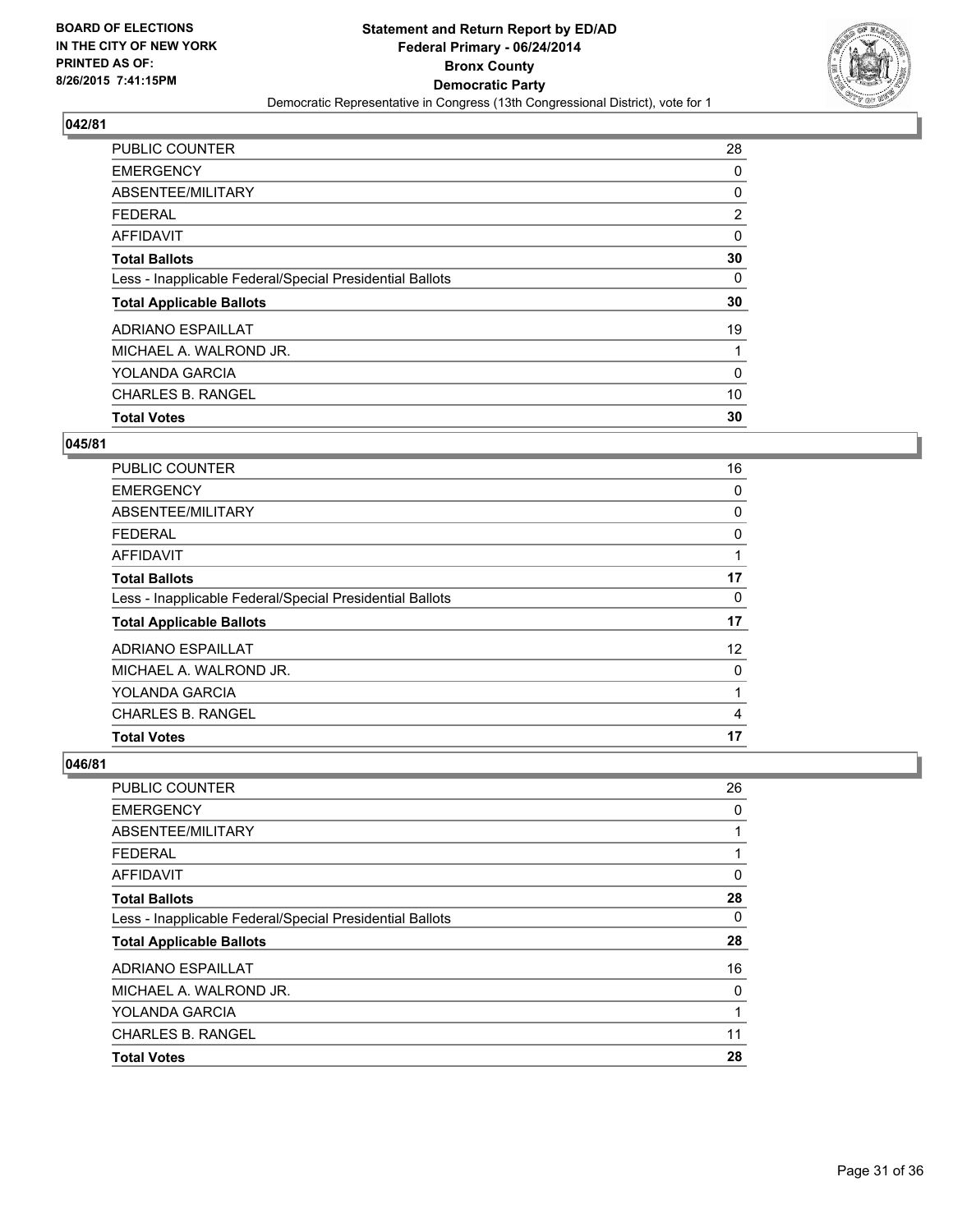

| PUBLIC COUNTER                                           | 35       |
|----------------------------------------------------------|----------|
| <b>EMERGENCY</b>                                         | 0        |
| ABSENTEE/MILITARY                                        | 0        |
| <b>FEDERAL</b>                                           | 0        |
| <b>AFFIDAVIT</b>                                         | 0        |
| <b>Total Ballots</b>                                     | 35       |
| Less - Inapplicable Federal/Special Presidential Ballots | $\Omega$ |
| <b>Total Applicable Ballots</b>                          | 35       |
| <b>ADRIANO ESPAILLAT</b>                                 | 19       |
| MICHAEL A. WALROND JR.                                   | 0        |
| <b>YOLANDA GARCIA</b>                                    | 1        |
| <b>CHARLES B. RANGEL</b>                                 | 15       |
| <b>Total Votes</b>                                       | 35       |

#### **093/81**

| PUBLIC COUNTER                                           | 64          |
|----------------------------------------------------------|-------------|
| <b>EMERGENCY</b>                                         | 0           |
| ABSENTEE/MILITARY                                        | 1           |
| FEDERAL                                                  | 0           |
| AFFIDAVIT                                                | $\mathbf 0$ |
| <b>Total Ballots</b>                                     | 65          |
| Less - Inapplicable Federal/Special Presidential Ballots | 0           |
| <b>Total Applicable Ballots</b>                          | 65          |
| <b>ADRIANO ESPAILLAT</b>                                 | 29          |
| MICHAEL A. WALROND JR.                                   | 2           |
| YOLANDA GARCIA                                           | 1           |
| <b>CHARLES B. RANGEL</b>                                 | 32          |
| UNATTRIBUTABLE WRITE-IN (WRITE-IN)                       | 1           |
| <b>Total Votes</b>                                       | 65          |

| <b>Total Votes</b>                                       | 72             |
|----------------------------------------------------------|----------------|
| <b>CHARLES B. RANGEL</b>                                 | 37             |
| <b>YOLANDA GARCIA</b>                                    | 5              |
| MICHAEL A. WALROND JR.                                   | 3              |
| ADRIANO ESPAILLAT                                        | 27             |
| <b>Total Applicable Ballots</b>                          | 72             |
| Less - Inapplicable Federal/Special Presidential Ballots | 0              |
| <b>Total Ballots</b>                                     | 72             |
| <b>AFFIDAVIT</b>                                         | $\overline{2}$ |
| FEDERAL                                                  | 0              |
| ABSENTEE/MILITARY                                        | 0              |
| <b>EMERGENCY</b>                                         | 0              |
| PUBLIC COUNTER                                           | 70             |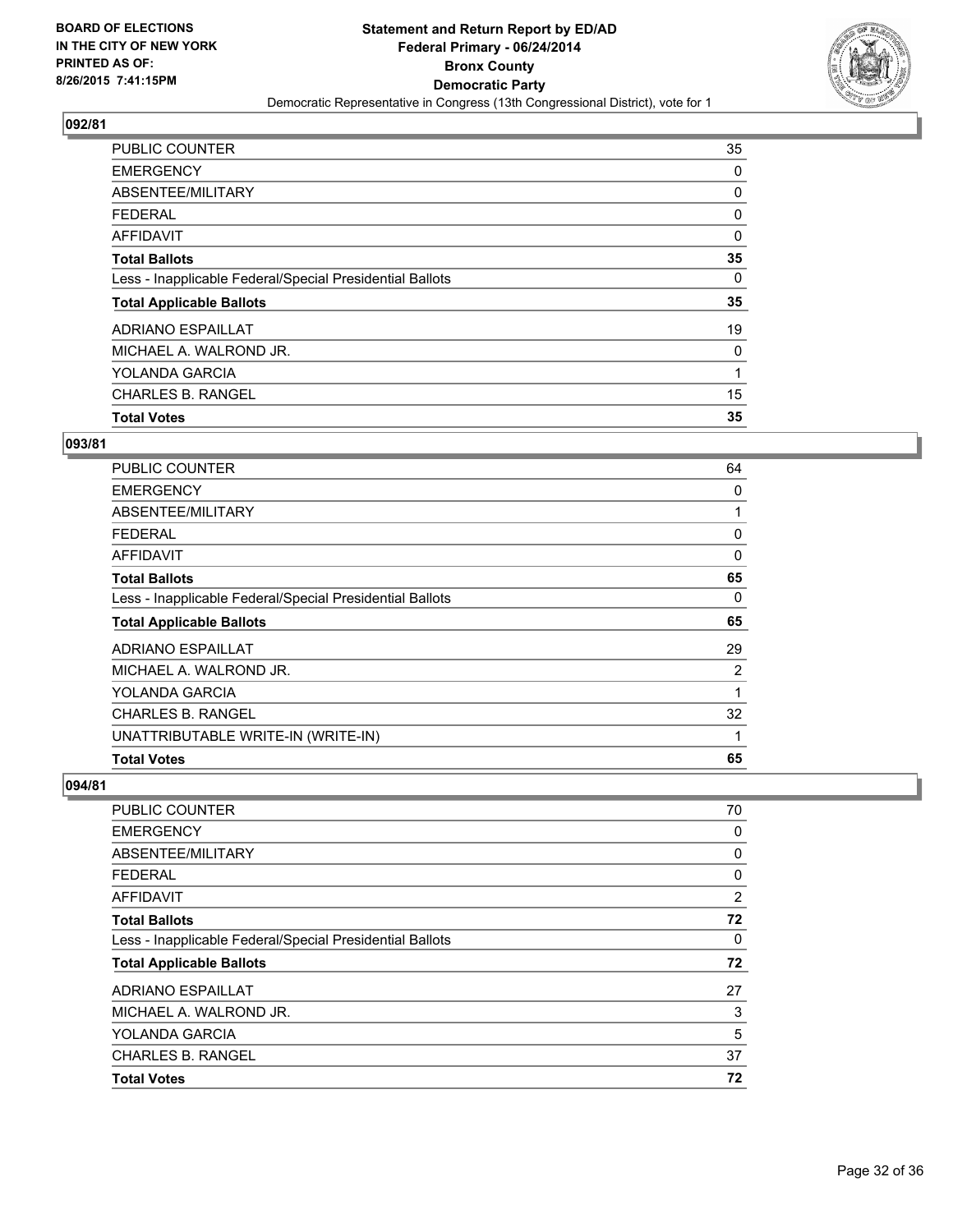

| <b>PUBLIC COUNTER</b>                                    | 22 |
|----------------------------------------------------------|----|
| <b>EMERGENCY</b>                                         | 0  |
| ABSENTEE/MILITARY                                        | 0  |
| <b>FEDERAL</b>                                           | 0  |
| <b>AFFIDAVIT</b>                                         | 0  |
| <b>Total Ballots</b>                                     | 22 |
| Less - Inapplicable Federal/Special Presidential Ballots | 0  |
| <b>Total Applicable Ballots</b>                          | 22 |
| <b>ADRIANO ESPAILLAT</b>                                 | 8  |
| MICHAEL A. WALROND JR.                                   |    |
|                                                          |    |
| <b>YOLANDA GARCIA</b>                                    | 0  |
| <b>CHARLES B. RANGEL</b>                                 | 13 |

#### **096/81**

| PUBLIC COUNTER                                           | 33 |
|----------------------------------------------------------|----|
| <b>EMERGENCY</b>                                         | 0  |
| ABSENTEE/MILITARY                                        | 15 |
| FEDERAL                                                  | 1  |
| <b>AFFIDAVIT</b>                                         | 0  |
| <b>Total Ballots</b>                                     | 49 |
| Less - Inapplicable Federal/Special Presidential Ballots | 0  |
| <b>Total Applicable Ballots</b>                          | 49 |
| <b>ADRIANO ESPAILLAT</b>                                 | 17 |
| MICHAEL A. WALROND JR.                                   | 2  |
| YOLANDA GARCIA                                           | 6  |
| CHARLES B. RANGEL                                        | 23 |
| <b>Total Votes</b>                                       | 48 |
| Unrecorded                                               | 1  |

| <b>PUBLIC COUNTER</b>                                    | 66             |
|----------------------------------------------------------|----------------|
| <b>EMERGENCY</b>                                         | 0              |
| ABSENTEE/MILITARY                                        | 0              |
| <b>FEDERAL</b>                                           | 0              |
| AFFIDAVIT                                                | $\overline{2}$ |
| <b>Total Ballots</b>                                     | 68             |
| Less - Inapplicable Federal/Special Presidential Ballots | 0              |
| <b>Total Applicable Ballots</b>                          | 68             |
| <b>ADRIANO ESPAILLAT</b>                                 | 26             |
| MICHAEL A. WALROND JR.                                   | 2              |
| YOLANDA GARCIA                                           | 0              |
| <b>CHARLES B. RANGEL</b>                                 | 38             |
| UNATTRIBUTABLE WRITE-IN (WRITE-IN)                       | 2              |
| <b>Total Votes</b>                                       | 68             |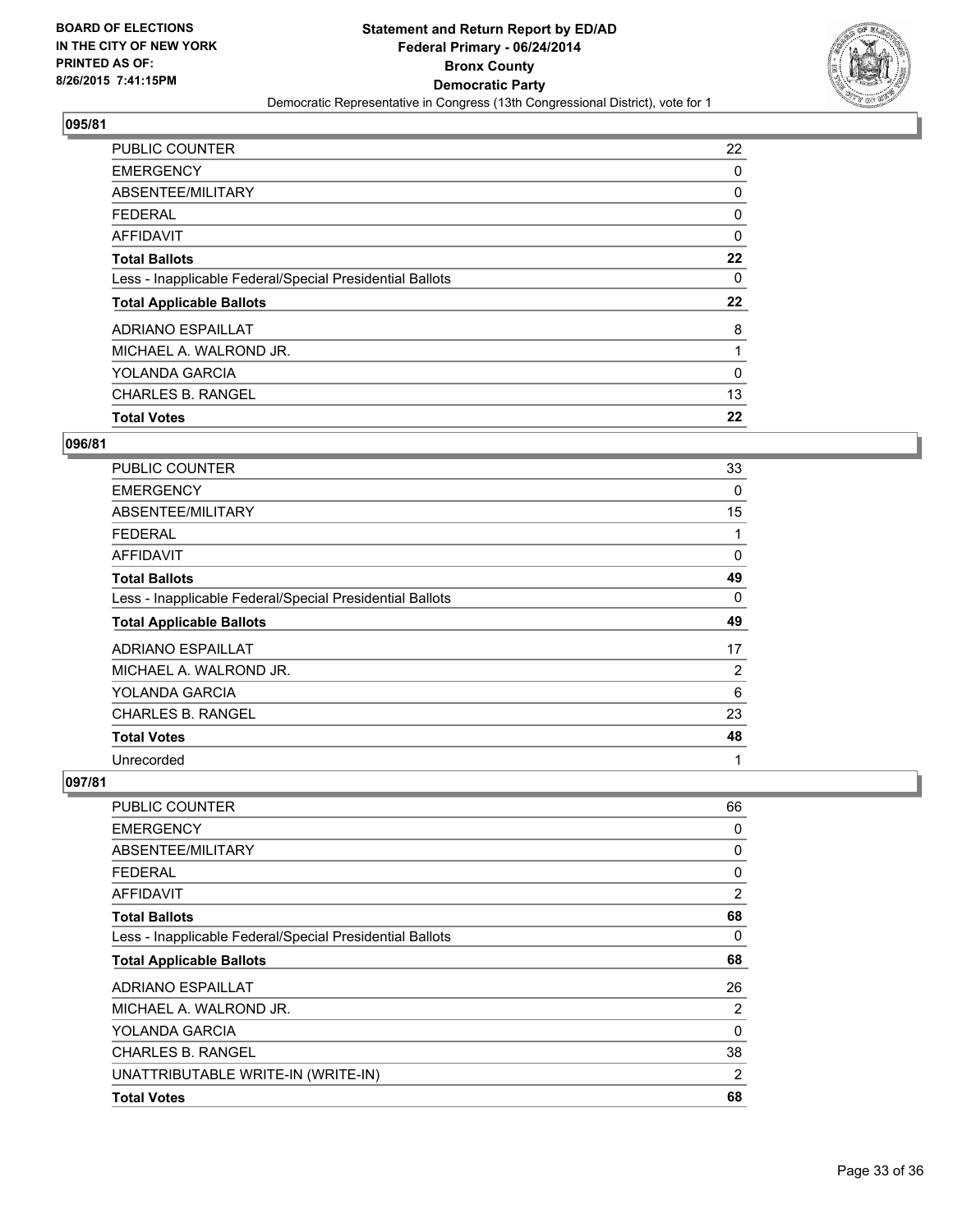

| <b>PUBLIC COUNTER</b>                                    | 45             |
|----------------------------------------------------------|----------------|
| <b>EMERGENCY</b>                                         | 0              |
| ABSENTEE/MILITARY                                        |                |
| <b>FEDERAL</b>                                           | $\overline{2}$ |
| AFFIDAVIT                                                | 0              |
| <b>Total Ballots</b>                                     | 48             |
| Less - Inapplicable Federal/Special Presidential Ballots | 0              |
| <b>Total Applicable Ballots</b>                          | 48             |
| <b>ADRIANO ESPAILLAT</b>                                 | 13             |
| MICHAEL A. WALROND JR.                                   | 3              |
| YOLANDA GARCIA                                           | 2              |
| <b>CHARLES B. RANGEL</b>                                 | 29             |
| UNATTRIBUTABLE WRITE-IN (WRITE-IN)                       | 1              |
| <b>Total Votes</b>                                       | 48             |

#### **099/81**

| <b>Total Votes</b>                                       | 83 |
|----------------------------------------------------------|----|
| <b>CHARLES B. RANGEL</b>                                 | 33 |
| YOLANDA GARCIA                                           | 5  |
| MICHAEL A. WALROND JR.                                   |    |
| <b>ADRIANO ESPAILLAT</b>                                 | 44 |
| <b>Total Applicable Ballots</b>                          | 83 |
| Less - Inapplicable Federal/Special Presidential Ballots | 0  |
| <b>Total Ballots</b>                                     | 83 |
| <b>AFFIDAVIT</b>                                         | 0  |
| <b>FEDERAL</b>                                           | 0  |
| ABSENTEE/MILITARY                                        | 2  |
| <b>EMERGENCY</b>                                         | 0  |
| <b>PUBLIC COUNTER</b>                                    | 81 |

#### **100/81**

| <b>EMERGENCY</b>                                         | 0        |
|----------------------------------------------------------|----------|
| ABSENTEE/MILITARY                                        | 0        |
| <b>FEDERAL</b>                                           | 0        |
| AFFIDAVIT                                                | 0        |
| <b>Total Ballots</b>                                     | 43       |
| Less - Inapplicable Federal/Special Presidential Ballots | 0        |
| <b>Total Applicable Ballots</b>                          | 43       |
| <b>ADRIANO ESPAILLAT</b>                                 | 23       |
| MICHAEL A. WALROND JR.                                   | 0        |
| YOLANDA GARCIA                                           | $\Omega$ |
| <b>CHARLES B. RANGEL</b>                                 | 20       |
| <b>Total Votes</b>                                       | 43       |
| 104/81 COMBINED into: 096/81                             |          |

#### **108/81 COMBINED into: 010/81**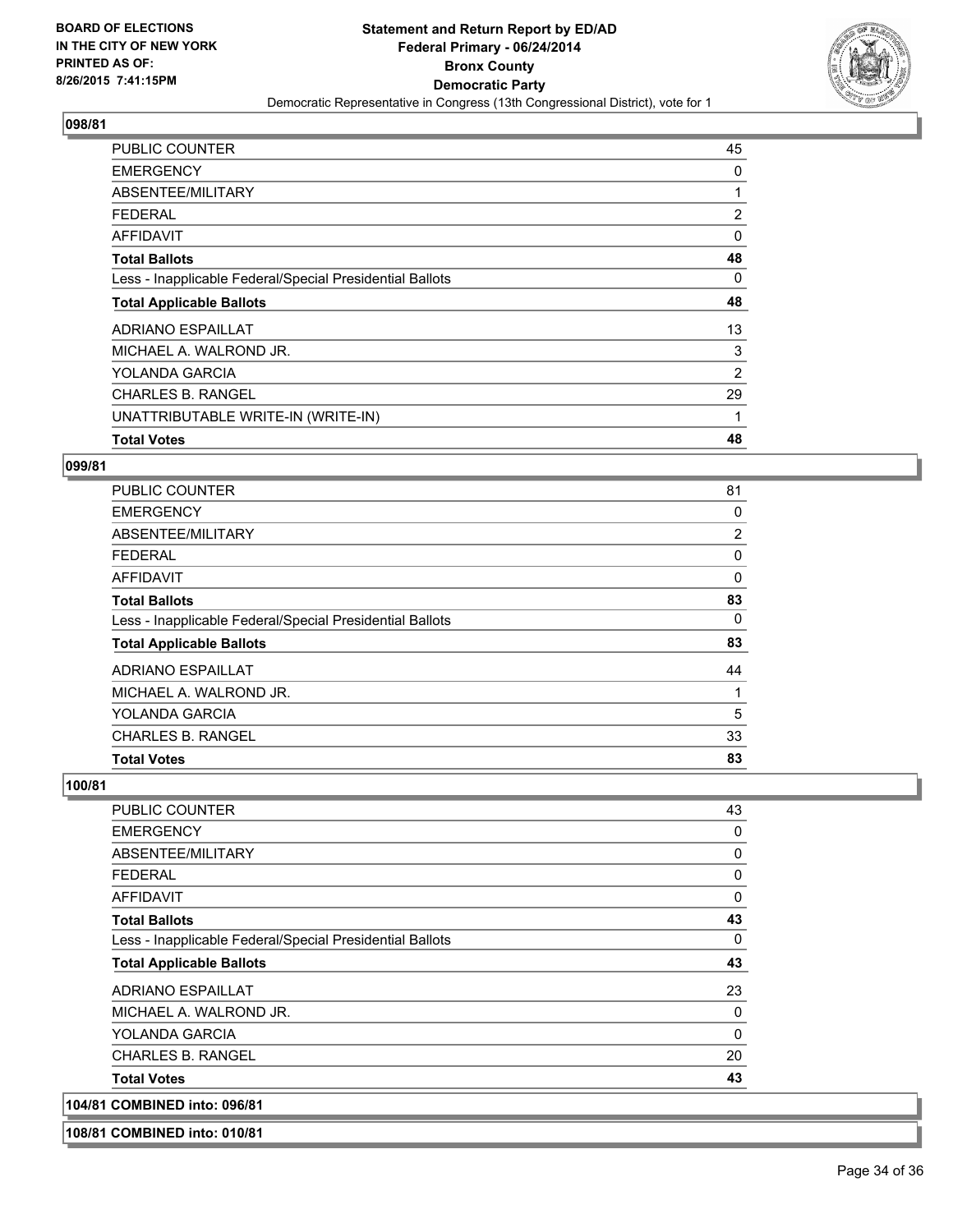

| <b>PUBLIC COUNTER</b>                                    | 64             |
|----------------------------------------------------------|----------------|
| <b>EMERGENCY</b>                                         | 0              |
| ABSENTEE/MILITARY                                        | 0              |
| <b>FEDERAL</b>                                           | 1              |
| AFFIDAVIT                                                | $\overline{2}$ |
| <b>Total Ballots</b>                                     | 67             |
| Less - Inapplicable Federal/Special Presidential Ballots | 0              |
| <b>Total Applicable Ballots</b>                          | 67             |
| <b>ADRIANO ESPAILLAT</b>                                 | 48             |
| MICHAEL A. WALROND JR.                                   | 3              |
| <b>YOLANDA GARCIA</b>                                    | 2              |
| <b>CHARLES B. RANGEL</b>                                 | 12             |
| <b>Total Votes</b>                                       | 65             |
| Unrecorded                                               | 2              |

## **019/86**

| <b>PUBLIC COUNTER</b>                                    | 97       |
|----------------------------------------------------------|----------|
| <b>EMERGENCY</b>                                         | 0        |
| ABSENTEE/MILITARY                                        | 1        |
| <b>FEDERAL</b>                                           | 0        |
| AFFIDAVIT                                                | 2        |
| <b>Total Ballots</b>                                     | 100      |
| Less - Inapplicable Federal/Special Presidential Ballots | 0        |
| <b>Total Applicable Ballots</b>                          | 100      |
| <b>ADRIANO ESPAILLAT</b>                                 | 60       |
| MICHAEL A. WALROND JR.                                   | 5        |
| <b>YOLANDA GARCIA</b>                                    | $\Omega$ |
| <b>CHARLES B. RANGEL</b>                                 | 35       |
| <b>Total Votes</b>                                       | 100      |

| <b>PUBLIC COUNTER</b>                                    | 111          |
|----------------------------------------------------------|--------------|
| <b>EMERGENCY</b>                                         | 0            |
| ABSENTEE/MILITARY                                        | 0            |
| <b>FEDERAL</b>                                           | 0            |
| AFFIDAVIT                                                | 3            |
| <b>Total Ballots</b>                                     | 114          |
| Less - Inapplicable Federal/Special Presidential Ballots | 0            |
| <b>Total Applicable Ballots</b>                          | 114          |
| <b>ADRIANO ESPAILLAT</b>                                 | 69           |
| MICHAEL A. WALROND JR.                                   | 1            |
| YOLANDA GARCIA                                           | 0            |
| <b>CHARLES B. RANGEL</b>                                 | 43           |
| <b>Total Votes</b>                                       | 113          |
| Unrecorded                                               | $\mathbf{1}$ |